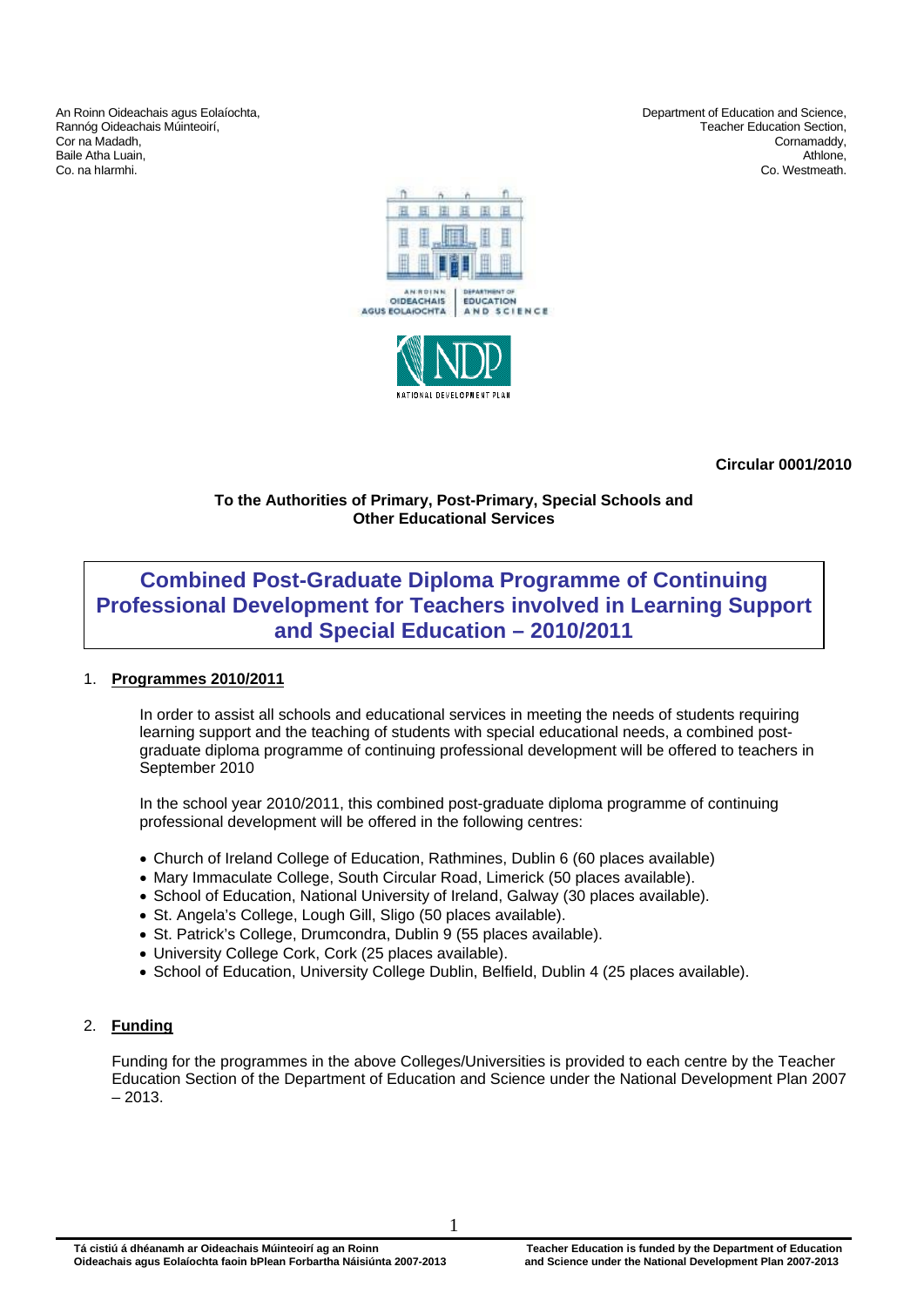### 3. **Aim and Content**

The aim of the programme is to provide substantial theoretical and practical continuing professional development for teachers working with students with special educational needs and for teachers working in recognised mainstream and other educational settings with those students requiring learning support teaching. Qualifications will be awarded, by the Colleges/Universities involved, to participants who successfully complete the programme. Participants will be assessed on the basis of **full attendance** at the programme venue, successful completion of selected tasks and written assignments (and examinations where relevant), supervision of their work in schools/centres and final evaluation. Further details will be made available to applicants by the individual College/University.

### 4. **Duration and Organisation**

The programmes are of **one academic year's duration**. Applicants should note that there will be a total of **eight weeks release** from schools/centres for attendance at the relevant programme venue and the remainder of the year will involve teaching in participants' own educational settings. There will be some variations between the participating Colleges/Universities in terms of organisation, assessment and title of awards. All of the programmes listed below provide qualifications recognised by the Department of Education and Science, in the area of special educational needs and learning support.

### 5. **Colleges/Universities**

### **(a) Church of Ireland College of Education, Rathmines, Dublin 6 [\(www.cice.ie\)](http://www.cice.ie/)**

This programme is for teachers in recognised Special Schools, Primary Schools and Post Primary Schools and leads to the award of a Postgraduate Diploma in Learning Support and Special Educational Needs from the University of Dublin, Trinity College. It runs from September 2010 to June 2011 and involves block release from school for a total of eight weeks, along with supervised work in the participants' own schools and on-going study throughout the year. Participants will also attend the college on four Saturdays during the academic year. Contact details are available at the end of this circular.

### **(b) Mary Immaculate College, South Circular Road, Limerick [\(www.mic.ul.ie\)](http://www.mic.ul.ie/)**

This programme, which is organised by the Department of Special Education, leads to the award of a Graduate Diploma in Special Educational Needs, accredited by the University of Limerick. The course offers an in-depth exploration of an SEN area of choice (Autism, Dyslexia, Attention Deficit Hyperactivity Disorder, Mild General Learning Disabilities, Emotional & Behavioural Disorders, Down syndrome or other SEN areas.) for each participant. The course runs from September 2010 to May 2011 and involves block release from school for designated periods (a total of eight weeks), and four weekends (Friday evening, Saturday). Those considering participation in this programme should contact the college for more details in relation to block release. Further details are available on the College website.Contact details are available at the end of this circular.

### **(c) National University of Ireland, Galway [\(www.nuigalway.ie\)](http://www.nuigalway.ie/)**

This programme provided by the School of Education, leads to the award of a Postgraduate Diploma in Special Educational Needs. It runs from early September 2010 until May 2011 and involves release from schools/centres for designated block periods (a total of eight weeks over the academic year) to attend lectures and workshops at the University. In addition, teachers will be required to attend lectures and workshops at the University on four Saturdays. The programme also includes supervised work in the teachers' own schools/centres and supported ongoing study throughout the year using a variety of modes of content delivery. Further details are available on the College website. Contact details are available at the end of this circular.

### **(d) St. Angela's College, Sligo [\(www.stangelas.nuigalway.ie\)](http://www.stangelas.nuigalway.ie/)**

This programme is organised by the Education Department and leads to the award of a Post-Graduate Diploma in Special Educational Needs, accredited by the National University of Ireland, Galway. It runs from September 2010 until May 2011. The course is based on a combined approach of block release from school/centre for a total of eight weeks, four Saturdays of face-to-face tuition, and distance learning, together with supervised work in the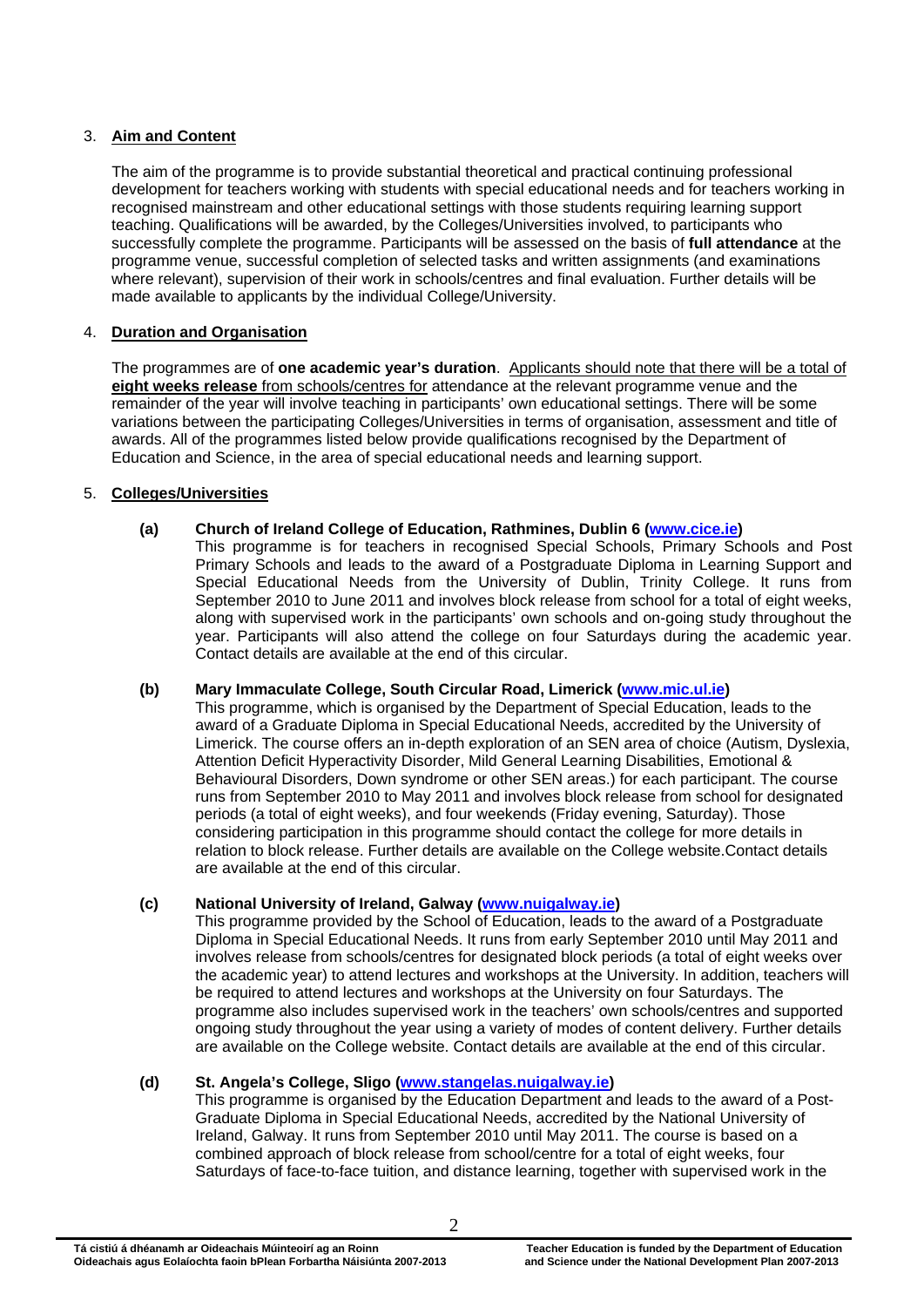teachers' own schools/centres. The programme also includes supported ongoing study throughout the year using a variety of modes of delivery. The programme structure is comprised of four core modules and a specialist study module. Participants can choose two areas from the following range: Specific Learning Disabilities; Autistic Spectrum Disorders; Adult/ Disadvantage/ Intercultural Education; and Challenging Behaviour. Those considering participation in this programme should contact the college for more details in relation to block release. Contact details are available at the end of this circular.

### **(e) St. Patrick's College, Drumcondra, Dublin 9 [\(www.spd.dcu.ie\)](http://www.spd.dcu.ie/)**

This programme is for teachers in recognised Special Schools, Primary Schools and Post Primary Schools. It is organised by the College's Department of Special Education, and leads to the award of a Graduate Diploma in Special Educational Needs, accredited by Dublin City University. The course runs from September 2010 to June 2011 and involves a blended model of delivery incorporating block release from school amounting to a total of eight weeks, online and distance learning and three weekends (Friday evening, Saturday) of face-to-face tuition. In order to participate in the programme, teachers will need access to a computer and broadband internet access. This course offers specialist pathways in moderate, severe and profound general learning disabilities and high incidence special educational needs. Further details are on the College website. Contact details are available at the end of this circular.

### **(f) University College Cork [\(www.ucc.ie\)](http://www.ucc.ie/)**

This programme is for teachers in recognised Special Schools, Primary Schools and Post Primary Schools. It is provided by the Education Department, UCC, and leads to the award of a Postgraduate Diploma in Special Educational Needs. It will run from September 2010 to May 2011 and involves a total of eight weeks block release from school, three weekends, distance learning and supervised work in the teacher's own school. Contact details are available at the end of this circular.

### **(g) University College Dublin, Belfield, Dublin 4 [\(www.ucd.ie\)](http://www.ucd.ie/)**

This programme, provided by the School of Education, leads to the award of the Graduate Diploma in Special Educational Needs. It will run from September 2010 to May 2011 and involves a blended model of delivery incorporating block release from school/centre amounting to a total of eight weeks, online and distance learning and five Saturdays of collaborative workshops and seminars. Those considering participation in this programme should contact the college for more details in relation to block release. Contact details are available at the end of this circular.

### 6. **Eligibility**

#### **Please note that all teachers must be registered in accordance with Section 31 of the Teaching Council Act, 2001. Please refer to the teaching council website [www.teachingcouncil.ie](http://www.teachingcouncil.ie/) for further information.**

This programme is open to all serving teachers who are employed in a position funded by the Department of Education and Science and who provide Learning Support, Resource Teaching and Resource Teaching for Travellers in recognised Primary schools, Post-Primary schools, and other recognised Educational Services. Teachers serving in special schools and special classes are also eligible to apply. Please refer to the circulars listed in Appendix 2 for information on the qualifications necessary for Learning Support/Resource Teaching posts at Primary and Post-Primary levels and qualifications necessary to teach in Special Schools.

Please note that in order for teachers to be eligible to take up a place or continue on the course the necessary hours and facilities to enable full participation must be provided in their own school setting. It is particularly important that teachers participating in the Programme are given a work-load which will permit them to benefit fully from the continuing professional development being offered.

### **(a) Primary:**

**Teachers will be required to forward a copy of their Registration Certificate, or a letter of confirmation of registration from the Teaching Council, when submitting their application form. If the "Education Sector" field is blank, teachers will be required to provide evidence that they are recognised as being qualified to teach in either the mainstream primary sector or qualified to teach students with Special Educational**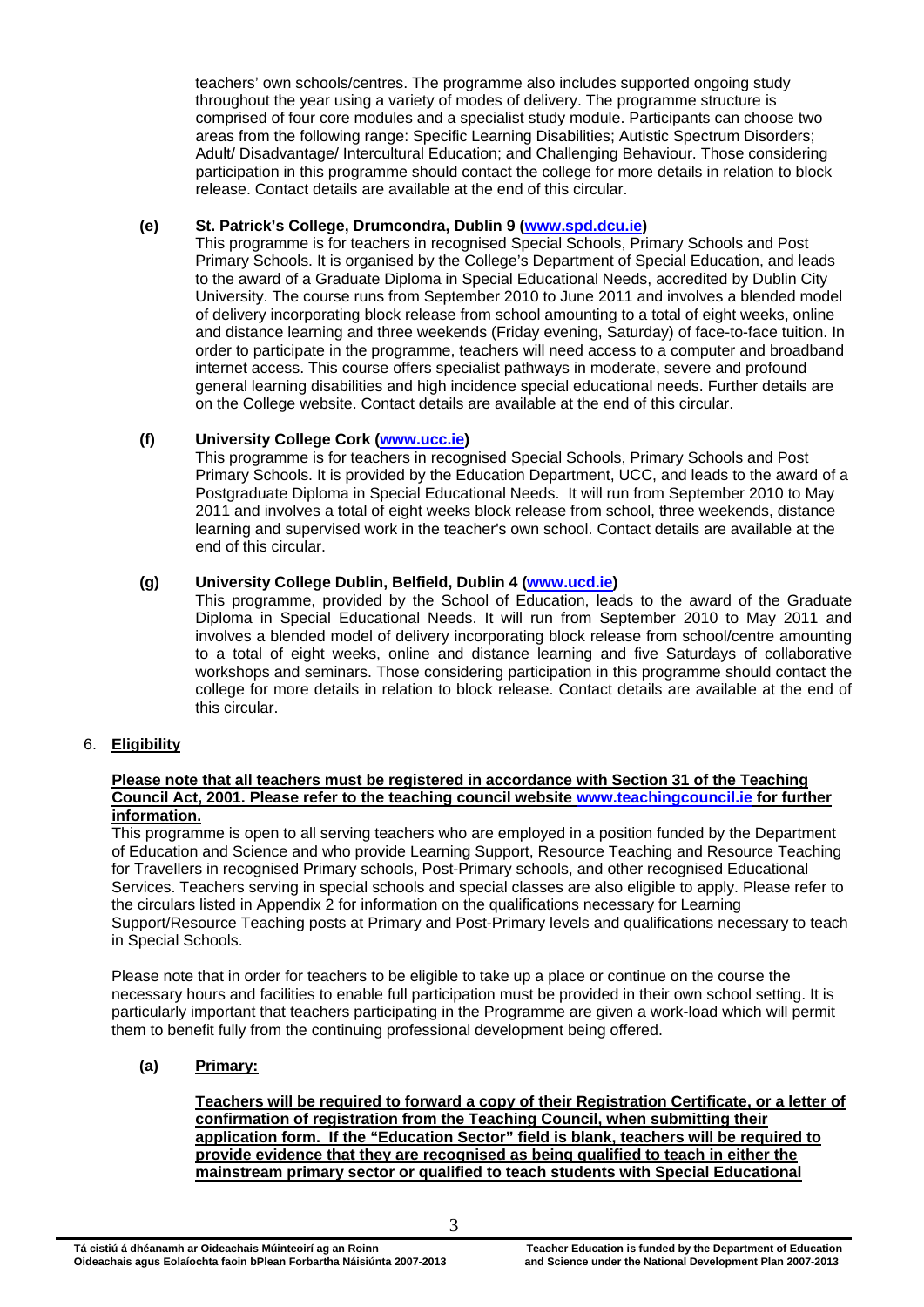#### **Needs or students requiring Learning Support in the primary sector by the Teaching Council.**

Applicants should have satisfactorily completed their probationary period in accordance with Circular 140/2006 and hold a position in a sanctioned post in an area of special education or learning support, or be taking up such posts in September 2010. For the purpose of the course, teachers will need to deliver a range of programmes related to the learning and teaching of students with special educational needs and/or those requiring learning support.<sup>\*</sup> Teachers' timetables must also include periods during which they are working with small groups of students.

### **(b) Post Primary**

**Teachers will be required to forward a copy of their Registration Certificate, or a letter of confirmation of registration from the Teaching Council, when submitting their application form. If the "Education Sector" field is blank teachers will be required to provide evidence that they are recognised as being qualified to teach either in the mainstream post-primary sector or qualified to teach students with Special Educational Needs or students requiring Learning Support in the post-primary sector by the Teaching Council.**

### Learning Support Teachers

Qualified teachers who are assigned to Learning Support work should provide support for pupils requiring learning support for a **minimum** of 12 hours per week. At least four class periods should be allocated to teaching individuals or groups of not more than six students. Additional time should also be made available for consultation with parents/guardians or colleagues. Together with work in numeracy, assigned Learning Support\* hours **must** include at least 4 class periods per week of literacy work (maintaining a focus on developing pupils' literacy skills related to reading, writing, listening and speaking. rather than focusing on language-based subject areas such as History/Geography).

#### **Resource Teachers**

Applications are invited from recognised second-level schools/centres that have been allocated resource posts or resource hours or officially sanctioned special classes. The person nominated must be a teacher eligible to hold a permanent post in recognised second level schools. In order to be eligible for the programme, teachers must spend a **minimum** of 12 hours per week working with students who have special educational needs.\* For the purpose of the course, teachers will need to deliver a range of programmes related to the learning and teaching of students with special educational needs and/or those requiring learning support.

Teachers' timetables must also include periods during which they are working with small groups of students.

### **(c) Special Schools**

**Teachers will be required to forward a copy of their Registration Certificate, or a letter of confirmation of registration from the Teaching Council, when submitting their application form. If the "Education Sector" field is blank teachers will be required to provide evidence that they are recognised as being qualified to teach either in the mainstream primary or post-primary sectors or qualified to teach students with Special Educational Needs or students requiring Learning Support in the primary or postprimary sector or qualified to teach in specified categories of special school by the Teaching Council.**

<span id="page-3-0"></span><sup>∗</sup> **Please find attached at Appendix 1 definitions of Special Educational Needs/Learning Support categories as described in Circular SP ED 02/05.**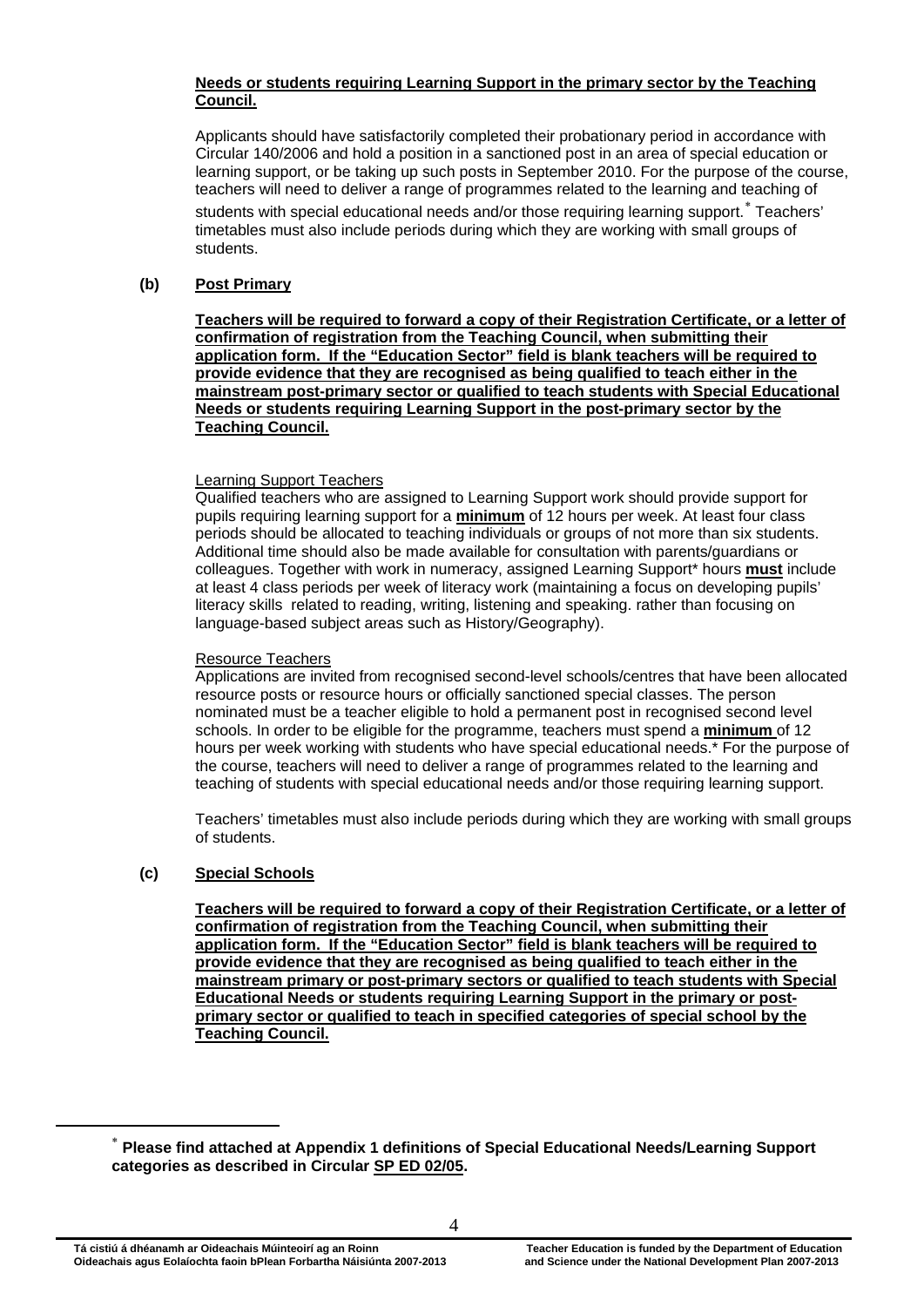Applications are invited from teachers in Special Schools. Applicants should have satisfactorily completed their probationary period in accordance with Circular 140/2006 and hold a sanctioned post in a Special School or be taking up such posts in September 2010.

### **(d) Other Educational Service**

**Teachers will be required to forward a copy of their Registration Certificate, or a letter of confirmation of registration from the Teaching Council, when submitting their application form. If the "Education Sector" field is blank teachers will be required to provide evidence that they are recognised as being qualified to teach in the mainstream primary or post-primary sectors or qualified to teach students with Special Educational Needs or students requiring Learning Support in the primary or post-primary sector by the Teaching Council.**

Applicants must be recognised by the Teaching Council as being eligible for permanent appointment in a primary, post-primary or special school. Applications are invited from qualified teachers employed by VECs as literacy and/or numeracy tutors in Youthreach, Community Projects or in the Prison Service and who are assigned to Learning Support work for a **minimum** of 12 hours per week. At least four class periods should be allocated to teaching individuals or groups of not more than six students. Additional time should also be made available for consultation with parents/guardians or colleagues. Together with work in numeracy, assigned Learning Support hours<sup>[∗](#page-4-0)</sup> must include at least 4 class periods per week of literacy work.

### 7. **Applications and Selection**

A pplic ations mus t be returned to the C ollege or Univers ity of c hoic e by 5pm on 1s t of March 2010**.**

### *Applicants should retain evidence of postage.*

Priority will be given to teachers who meet the criteria below and who have not already attended a similar post-graduate programme for Learning Support teachers or teachers of students with Special Educational Needs recognised by the Department of Education and Science.

Generally, only one application per School/Centre will be considered.

Candidates should note that some institutions require applicants to attend for interview.

It is intended that, on those programmes which accept primary and post-primary teachers, an equal number of places will be allocated to each group but the ratio may be modified in response to demand and local circumstances.

#### **The selection of participants from the eligible applicants will be a matter for the College/University authorities.**

### 8. **Fees for these programmes**

No fee or registration charges will apply for applicants eligible under the terms of this Circular.

### 9. **Extra Personal Vacation**

No extra personal vacation will be allowed in respect of attendance at the Programme.

### 10. **Substitution**

Substitution will be allowed while teachers are attending the block release element of the Programme.

### <span id="page-4-0"></span> <sup>∗</sup> **Please find attached at Appendix 1 definitions of Special Educational Needs/Learning Support categories as described in Circular SP ED 02/05.**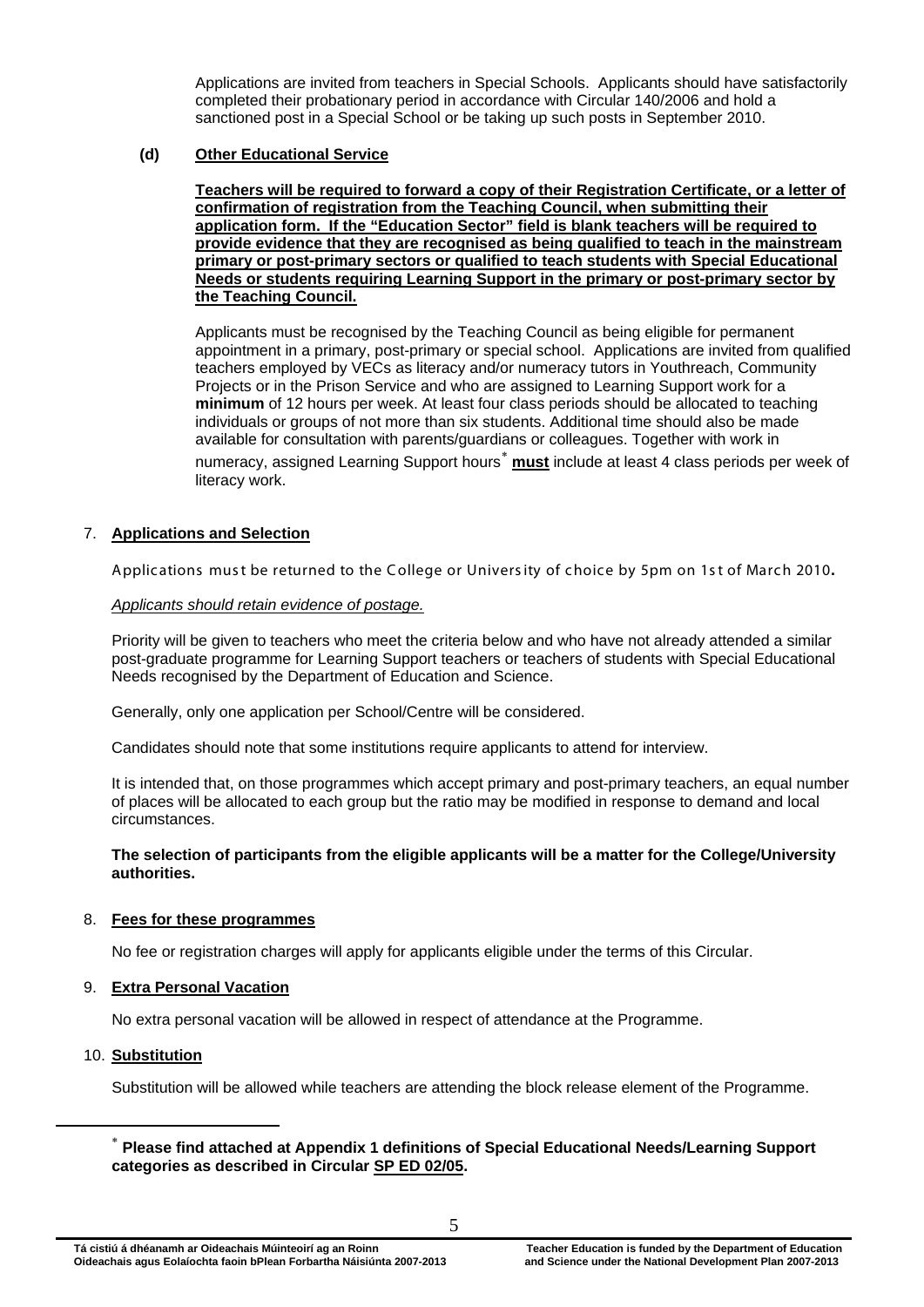### 11. **Salary Arrangements**

All teachers on block release under the terms of this Programme will continue to receive their salary in the usual way.

On successful completion of this programme, a teacher may be entitled to an allowance in accordance with the terms of circular Prim 21/05 (Primary) or 0135/2006 (Post-Primary) – both circulars are available on the Department of Education & Science website, [www.education.ie.](http://www.education.ie/) **All institutions referred to at paragraph 1 above, including UCC and NUIG, fall within the terms of these circulars.**

### 12. **Travel and Subsistence**

In the case of those who qualify for payment of the allowance no travel or subsistence expenses will be met. Travel and Subsistence expenses will be met in the normal way for those that do not qualify for payment of the allowance. **All claims for travel and subsistence must be submitted by 31st December in the year in which the participant completes the programme.**

### 13. **Masters Programme**

Those who successfully complete the Combined Post-Graduate Diploma Programme of Continuing Professional Development for Teachers involved in Learning Support and Special Education, and who meet entry requirements, are eligible to seek admission to a Masters Programme provided through the institutions listed in section 1 of this Circular. Further information is available on their websites details of which are included in Appendix 3.

Alan Wall Principal Officer

January 2010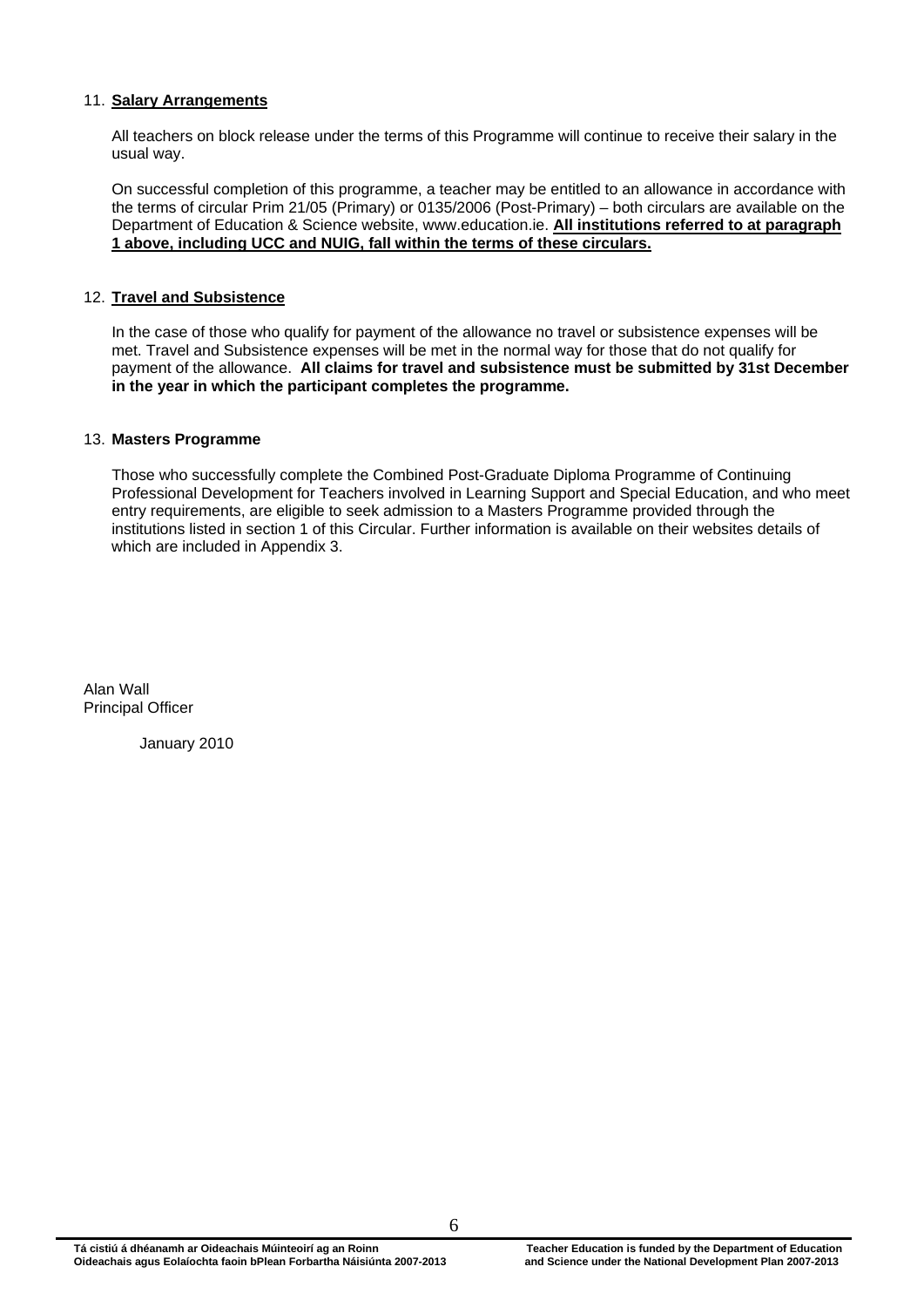## [APPENDIX 1 -](http://www.education.ie/servlet/blobservlet/sp02_05.doc) SP.ED 02/05

#### **Physical disability**

Such pupils have permanent or protracted disabilities arising from such conditions as congenital deformities, spina bifida, dyspraxia, muscular dystrophy, cerebral palsy, brittle bones, or severe accidental injury. Because of the impairment of their physical function they require special additional intervention and support if they are to have available to them a level and quality of education appropriate to their needs and abilities.

Many require the use of a wheelchair, mobility or seating aid, or other technological support.

They may suffer from a lack of muscular control and co-ordination and may have difficulties in communication, particularly in oral articulation, as for example severe dyspraxia.

Pupils with a physical disability who have learning difficulties arising from the disability *may* need resource teaching where there are consequent significant learning difficulties. Others may need assistive technology only.

#### **Hearing impairment**

Such pupils have a hearing disability that is so serious to impair significantly their capacity to hear and understand human speech, thus preventing them from participating fully in classroom interaction and from benefiting adequately from school instruction. The great majority of them have been prescribed hearing aids and are availing of the services of a Visiting Teacher. *(This category is not intended to include pupils with mild hearing loss.)*

Schools that have a pupil who has been assessed as having hearing impairment and no other assessed disability, may be allocated a maximum of 4 hours teaching support per week from a resource teacher, or from a visiting teacher and resource teacher combined.

Where a pupil with a hearing impairment also meets the criterion for another low-incidence disability category, provision is allocated as for multiple disabilities.

#### **Visual impairment**

Such pupils have a visual disability which is so serious as to impair significantly their capacity to see, thus interfering with their capacity to perceive visually presented materials, such as pictures, diagrams, and the written word. Some will have been diagnosed as suffering from such conditions, such as congenital blindness, cataracts, albinism and retinitis pigmentosa. Most require the use of low-vision aids and are availing of the services of a Visiting Teacher. *(This category is not intended to include those pupils whose visual difficulties are satisfactorily corrected by the wearing of spectacles and/or contact lenses.)*

Schools that have a pupil who has been assessed as having a visual impairment, and no other assessed disability, may be allocated a maximum of 3.5 hours teaching support per week from a resource teacher, or from a visiting teacher and resource teacher combined.

Where a pupil with a visual impairment also meets the criterion for another low-incidence disability category, provision is allocated as for multiple disabilities.

#### **Emotional disturbance and/or behaviour problems**

Such pupils *are* being treated by a psychiatrist or psychologist for such conditions as neurosis, childhood psychosis, hyperactivity, attention deficit disorder, attention deficit hyperactivity disorder, and conduct disorders that are significantly impairing their socialisation and/or learning in school. *(This category is not intended to include pupils whose conduct or behavioural difficulties can be dealt with in accordance with agreed procedures on discipline.)*

Some pupils in this category *may* need resource teaching support. Care support from a special needs assistant may be required where a pupil's behaviour is a danger to himself or others or where it seriously interferes with the learning opportunities of other pupils. In certain circumstances, some pupils may require both supports.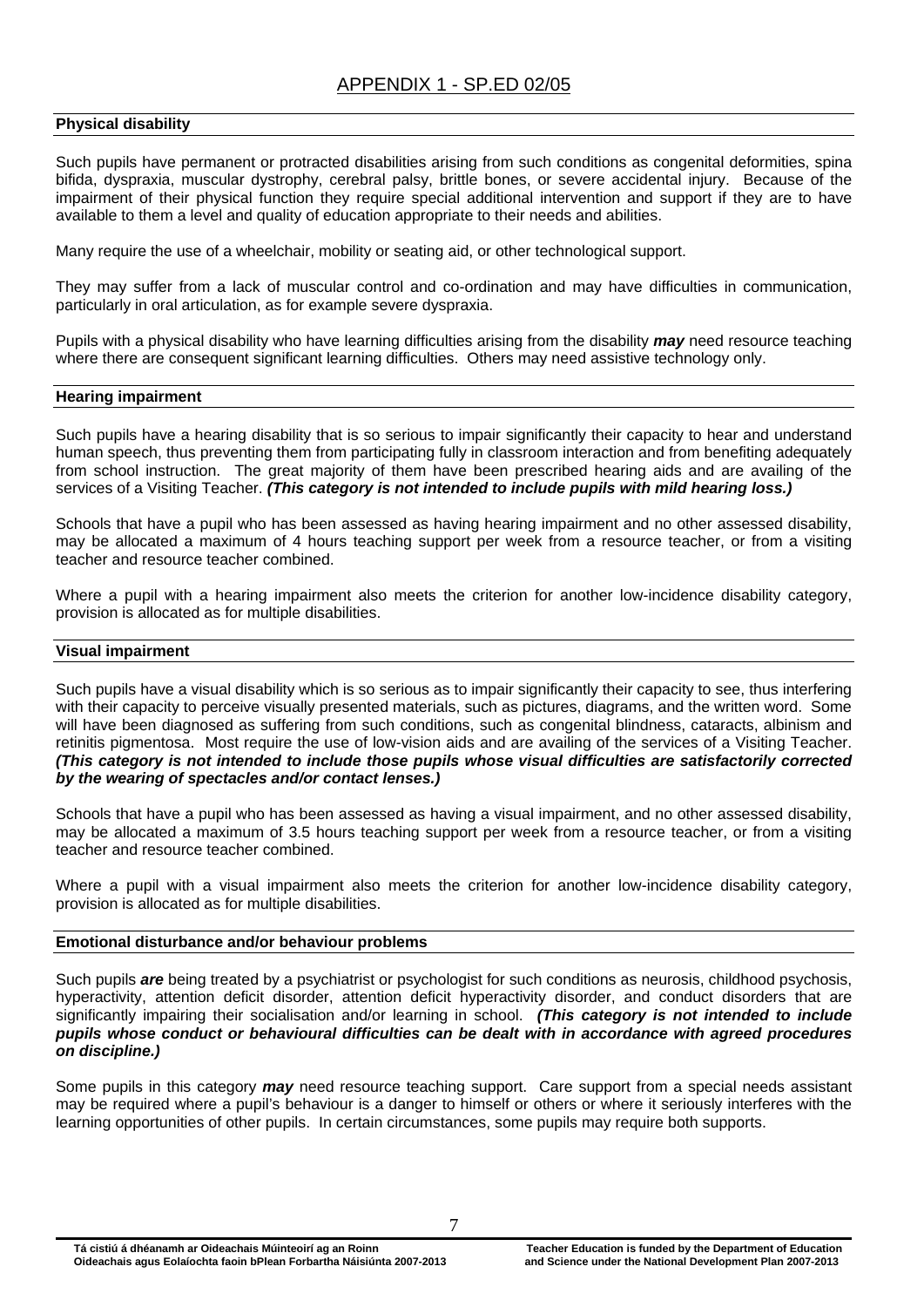#### **Moderate general learning disability**

Such pupils have been assessed by a psychologist as having a moderate general learning disability.

A maximum allocation of 3.5 hours teaching support per week from a resource teacher may be made to schools in respect of each pupil assessed as having a moderate general learning disability (the pupils full-scale IQ score will have been assessed in the range  $35 - 49$ ).

#### **Severe or profound general learning disability**

Such pupils have been assessed by a psychologist as having a severe or profound general learning disability. In addition, such pupils may have physical disabilities.

Five hours teaching support per week from a resource teacher may be made to schools in respect of each pupil with a severe/profound general learning disability (the pupil's full-scale IQ score will have been assessed as being below 35).

#### **Autism/autistic spectrum disorder (ASD)**

A psychiatrist or psychologist will have assessed and classified such pupils as having autism or autistic spectrum disorder according to DSM–IV or ICD–10 criteria.

In the interest of the pupil with an ASD and in order that the needs of the pupil are adequately addressed, it is important, where feasible, that for a definitive assessment of ASD, a multi-disciplinary assessment team should be involved. The need for a multi-disciplinary assessment is also in keeping with the policy of the National Educational Psychological Service (NEPS).

A maximum allocation of 5 hours teaching support per week from a resource teacher may be made to schools in respect of each pupil assessed as having ASD.

#### **Pupils with special educational needs arising from an assessed syndrome**

The level of additional support to be provided for pupils who present with a particular syndrome e.g. Down syndrome, William's syndrome and Tourette's syndrome will be determined following consideration of psychological or other specialist reports which describes the nature and degree of the pupils special educational needs.

Where a pupil with an assessed syndrome has a general learning disability, resource teaching support will be allocated to schools in line with hours allocated to pupils assessed as being within the same IQ band (moderate/severe/profound GLD). Where a pupil with an assessed syndrome has any of the other low-incidence disabilities, resource teaching support will be allocated on that basis.

#### **Specific speech and language disorder**

Such pupils should meet *each* of the following criteria:

- The pupil has been assessed by a psychologist on a standardised test of intelligence that places non verbal or performance ability within the average range or above.
- The pupil has been assessed by a speech therapist on a standardised test of language development that places performance in one or more of the main areas of speech and language development at two standard deviations or more below the mean, or at a generally equivalent level.
- The pupil's difficulties are not attributable to hearing impairment; where the pupil is affected to some degree by hearing impairment, the hearing threshold for the speech-related frequencies should be 40Db;
- Emotional and behavioural disorders or a physical disability are not considered to be primary causes.
- Pupils with speech and language delays and difficulties are not to be considered under this category.
- In the case of specific speech and language disorder it is a pupil's **non-verbal or performance ability** that must be within the average range or above. (i.e. non-verbal or performance IQ of 90, or above).
- The pupil must also have been assessed by a speech and language therapist and found to be at two or more standard deviations (S.D.) below the mean, or at a generally equivalent level (i.e. - 2 S.D. or below, at or below a standard score of 70) in one or more of the main areas of speech and language development.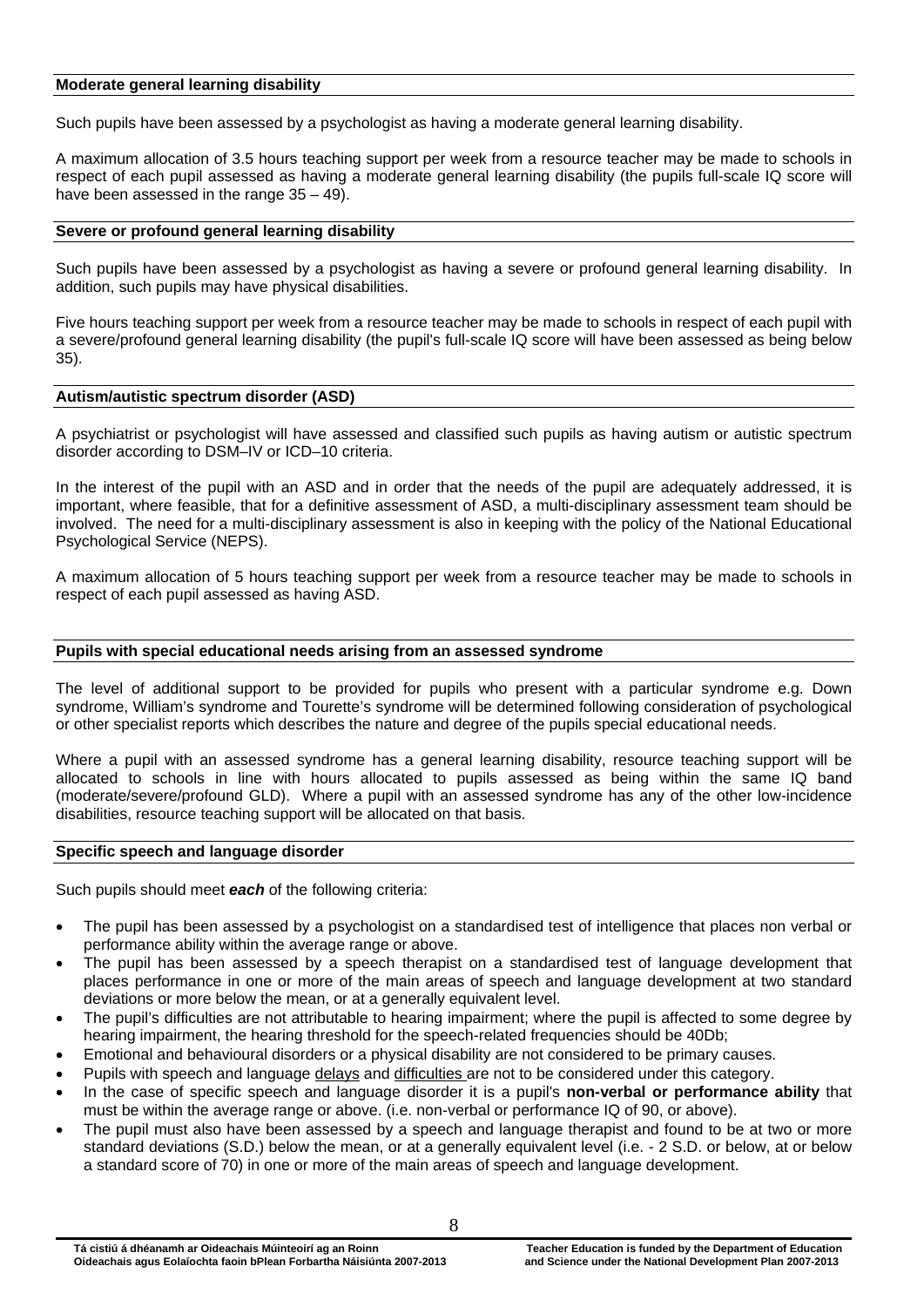- **Two** assessments, a psychological assessment and a speech and language assessment are necessary in this case.
- A maximum allocation of 4 hours teaching support per week from a resource teacher may be made to schools in respect of each pupil assessed as having specific speech and language disorder.

### **Multiple disabilities**

Pupils assessed with multiple disabilities meet the criteria for two or more of the disabilities described above. A maximum allocation of five hours teaching support per week from a resource teacher may be made to schools in respect of each pupil assessed as having multiple disabilities

#### **Learning Support**

The general allocation model provides additional teaching resources to assist schools in making appropriate provision for:

Pupils who are eligible for learning support teaching: *In determining eligibility for learning support teaching, priority should be given to pupils whose achievement is at or below the 10th percentile on standardised tests of reading or mathematics*

Pupils with learning difficulties, including pupils with mild speech and language difficulties, pupils with mild social or emotional difficulties and pupils with mild coordination or attention control difficulties associated with identified conditions such as dyspraxia, ADD, ADHD.

### **[SP ED 08/02](http://www.education.ie/servlet/blobservlet/spedc08_02.pdf)**

#### **Borderline Mild General Learning Disability**

Such children have been assessed by a psychologist as having a borderline mild general learning disability. A psychologist may recommend such children for additional teaching support or special class placement on account of a special learning problem such as:

• Mild emotional disturbance associated with persistent failure in the ordinary class (disruptive behaviour on its own, however, would not constitute grounds for special class placement or additional teaching support);

• Immature social behaviour;

• Poor level of language development in relation to overall intellectual level. A recommendation to place such a child in a special class or to allocate additional teaching resources to support a school in catering for his/her needs should take into account the extent to which the child is making progress in his/her present learning environment and the other existing support available to the child in his/her school.

### **Mild General Learning Disability**

Such children have been assessed by a psychologist as having a mild general learning disability.

### **Specific Learning Disability**

Such children have been assessed by a psychologist as:

1. Being of average intelligence or higher; and

2. Having a degree of learning disability specific to basic skills in reading, writing or mathematics which places them at or below the 2nd percentile on suitable, standardised, norm-referenced tests.

Children who do not meet these criteria and, who in the opinion of the psychologist, have a specific learning disability are more properly the responsibility of the remedial teacher $<sup>1</sup>$  $<sup>1</sup>$  $<sup>1</sup>$  and/or the class teacher.</sup>

<span id="page-8-0"></span> <sup>1</sup> This circular should be interpreted in accordance with the terms of circular SP 02/05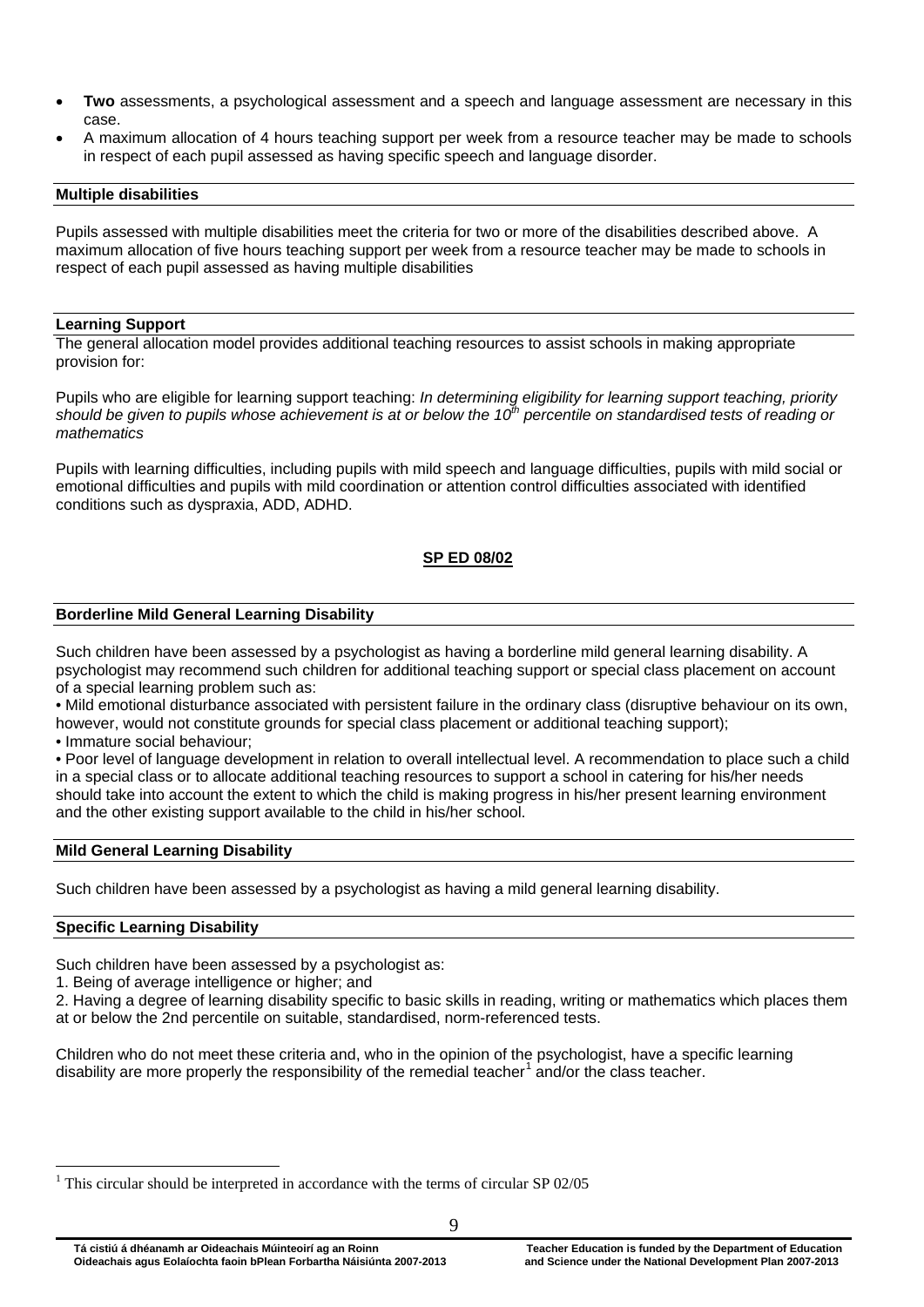### APPENDIX 2

DES circulars pertaining to qualifications necessary for LS/RT posts

## **Primary level**

SP ED 02/2005 0036/2006 0034/2007 0024/2009

## **Post Primary level**

0101/2006 0102/2006 0103/2006 0016/2008 (This circular replaces the circulars mentioned above.)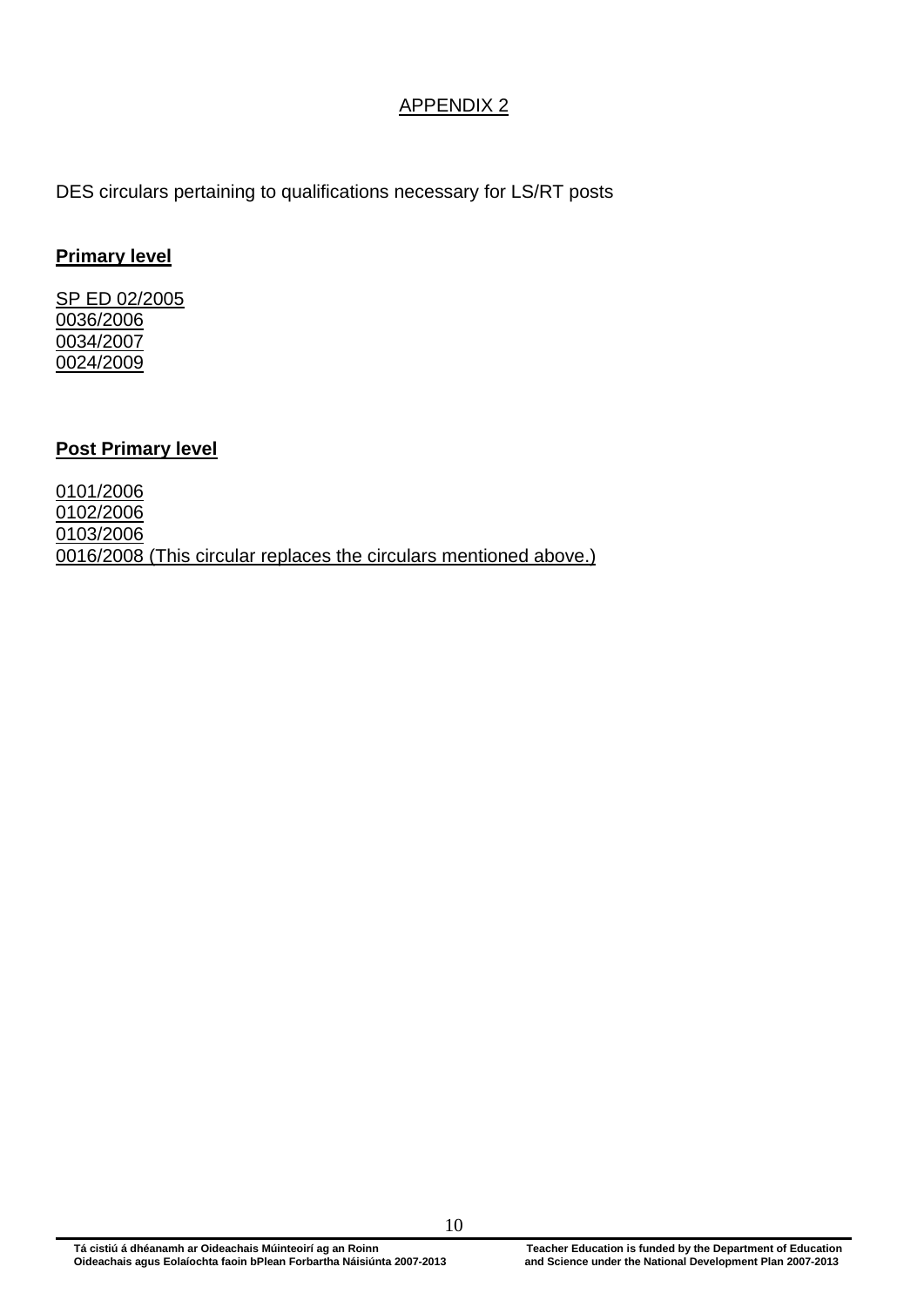## APPENDIX 3

## **Addresses of Colleges/Universities offering the Combined Post-Graduate Diploma Programme of Continuing Professional Development for Teachers involved in Learning Support and Special Education**

1. Church of Ireland College of Education, The Church of Ireland College of Education, Phone: (01) 4970033<br>96 Upper Rathmines Road, Phone: (01) 4971932 96 Upper Rathmines Road, Rathmines, Dublin 6. Email: dmckeon@cice.ie [www.cice.ie](http://www.education.ie/servlet/blobservlet/www.cice.ie)

2. Mary Immaculate College **Phone: (061)** 204563 Department of Special Education, Fax: (061) 313632 South Circular Road,<br>Limerick. [www.mic.ul.ie](http://www.mic.ul.ie/)

3. School of Education **Phone: (091) 492195** National University of Ireland Fax: (091) 750538<br>Galway. Fax: (091) 750538 [www.nuigalway.ie](http://www.nuigalway.ie/)

4. St. Angela's College, Phone: (071) 9195551 Special Educational Needs Programmes Fax: (071) 9146510 Education Department Lough Gill, [www.stangelas.nuigalway.ie](http://www.stangelas.nuigalway.ie/)

5. St. Patrick's College **Phone: (01) 8842031** Special Education Department, The Control of Fax: (01) 8842294 Drumcondra,<br>Dublin 9. [www.spd.dcu.ie/](http://www.spd.dcu.ie/)

6. Department of Education Phone: (021) 4902465 University College Cork Fax: (021) 4270291 Cork. [www.ucc.ie](http://www.ucc.ie/)

7. School of Education, The Contract of Education, Phone: (01) 7167967<br>Roebuck Castle. Phone: The Phone: 7161143 Roebuck Castle, University College Dublin, Belfield,

Email: marie.quaid@mic.ul.ie

Email: [education@nuigalway.ie](mailto:education@nuigalway.ie)

Sligo Email: [education@stangelas.nuigalway.ie](mailto:education@stangelas..ie)

Email: [SpEd.Office@spd.dcu.ie](mailto:SpEd.Office@spd.dcu.ie)

Dublin 4. Email: mary.cusack@ucd.ie

11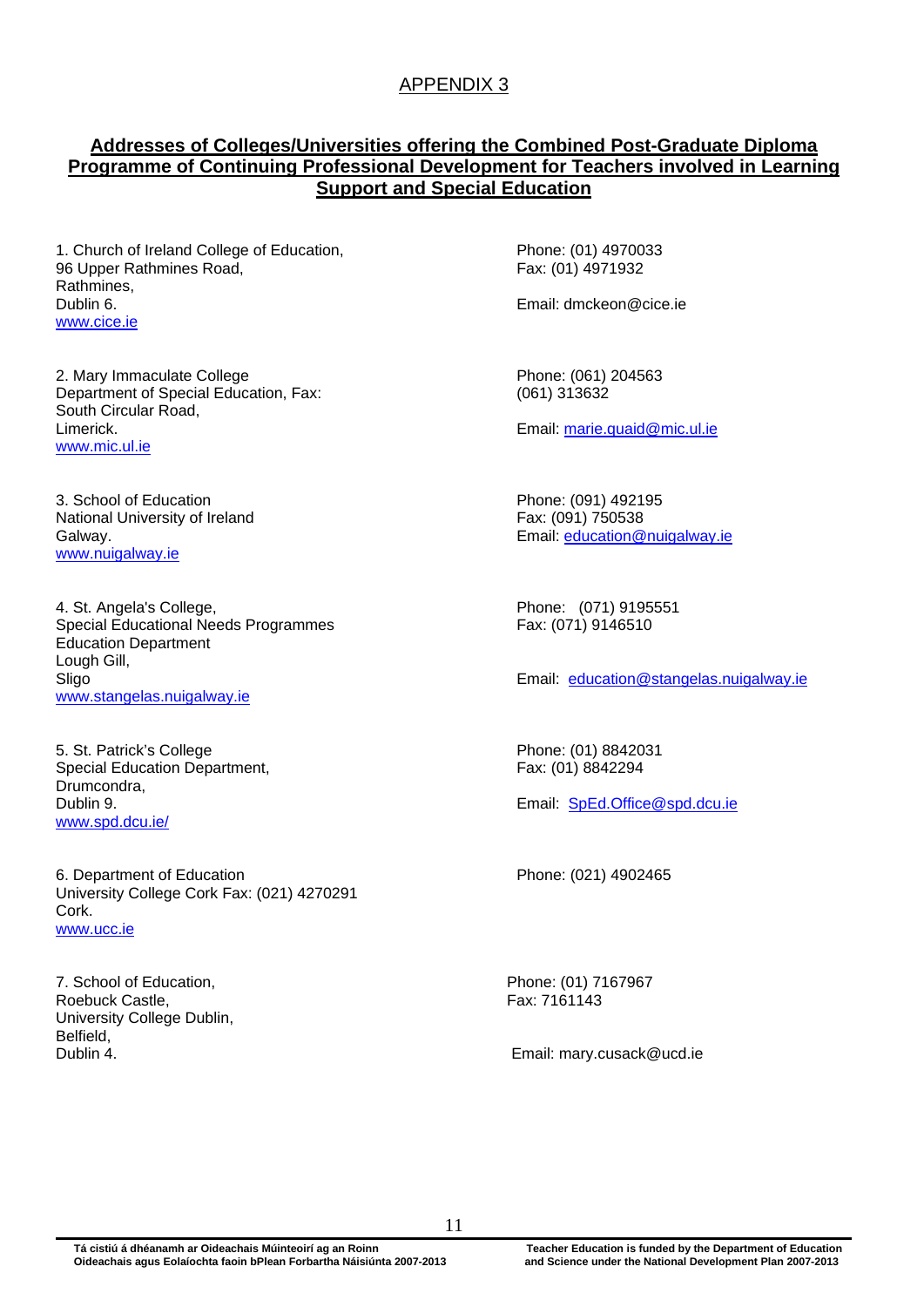# **Application Form – Post-Primary Teachers – Circular 0001/2010**

**Combined Post-Graduate Diploma Programme of Continuing Professional Development for Teachers involved in Learning Support and Special Education – 2010/2011**

### **To be completed by Teachers in Post-Primary Schools or in other Educational Services, e.g., Interventions, Youthreach, Prison Services, etc.**

Please complete and **return to the College/University of your choice by 1st March 2010.**

#### **1. Personal Details**

| 2.    | Registration Details (Per Teaching Council Registration Certificate or per letter of confirmation of<br>registration from the Teaching Council)*             |  |                                 |  |  |
|-------|--------------------------------------------------------------------------------------------------------------------------------------------------------------|--|---------------------------------|--|--|
|       | Teacher Registration Number ________________________Education Sector _______________________________                                                         |  |                                 |  |  |
|       | *A copy of the Teacher Registration Certificate or a letter of confirmation of registration as provided by the Teaching<br>Council must accompany this form. |  |                                 |  |  |
| 3.    | <b>Current Teaching Position</b>                                                                                                                             |  |                                 |  |  |
| 3(a)  | Please tick which of the following best describes your current Employment Status:                                                                            |  |                                 |  |  |
|       | Permanent                                                                                                                                                    |  |                                 |  |  |
|       | Contract of Indefinite Duration (CID)                                                                                                                        |  |                                 |  |  |
|       | <b>Fixed Term Contract</b>                                                                                                                                   |  |                                 |  |  |
|       |                                                                                                                                                              |  |                                 |  |  |
|       | If employed in a part time capacity, for how many hours are you employed? __________________                                                                 |  |                                 |  |  |
| 3 (b) | Please tick which of the following best describes the teaching position you will hold<br>in 2010/2011 (You may tick more than one box):                      |  |                                 |  |  |
|       | Learning Support Hours in Mainstream                                                                                                                         |  | Resource Hours in Mainstream    |  |  |
|       | <b>Resource Post</b>                                                                                                                                         |  | Ex-quota Learning Support Post  |  |  |
|       | <b>Teacher in Special School</b>                                                                                                                             |  | <b>Teacher in Special Class</b> |  |  |
|       | <b>Resource Teacher for Travellers</b>                                                                                                                       |  | Other: Please specify:          |  |  |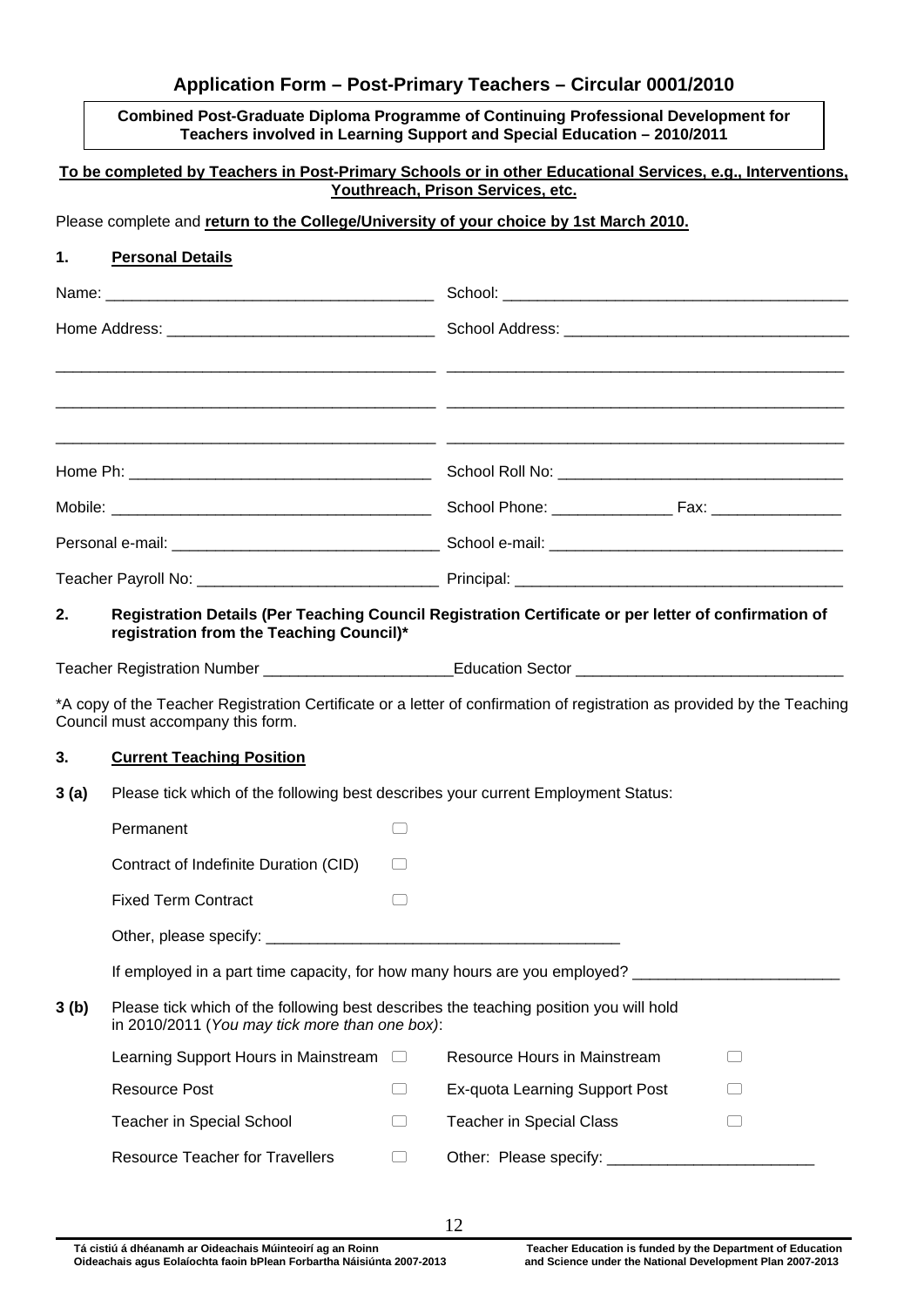### **3 (c) Please state:**

|       | Your total number of years teaching:                                                                                                                   |
|-------|--------------------------------------------------------------------------------------------------------------------------------------------------------|
|       | Number of years teaching in your present school:                                                                                                       |
|       | When were you appointed to your present LS/SEN<br>post/hours?                                                                                          |
|       | Date of establishment of this LS/SEN post:                                                                                                             |
|       | Have you been given timetabled hours for Learning<br>Support work for the current year?<br>(please state the number of hours):                         |
|       | Have you been given timetabled hours for Special<br>Educational Needs work for the current year?<br>(please state the number of hours):                |
| 3 (d) | Please state:                                                                                                                                          |
|       | Number of students you are currently teaching in your capacity as indicated at 3 (c) above:                                                            |
| 3 (e) | Please state:                                                                                                                                          |
|       | Number of timetabled hours you teach in Mainstream:                                                                                                    |
| 3 (f) | Have you been given timetabled hours for Learning Support work for 2010-2011: ____________________                                                     |
|       | If yes, please state the number of hours:                                                                                                              |
| 3 (g) | Have you been given timetabled hours for Special Educational Needs work for 2010-2011:                                                                 |
|       | If yes, please state the number of hours:                                                                                                              |
| 3 (h) | For the school year 2010/2011, how many hours per week will you be timetabled in the following areas of<br>work:                                       |
|       | Withdrawal Work:<br>Special Class:                                                                                                                     |
|       | Team Teaching:                                                                                                                                         |
|       | Consultation with Colleagues/Parent/Others (please specify):                                                                                           |
|       | Other (please specify):                                                                                                                                |
|       | If your timetable has not yet been drawn up, please confirm with your principal that it will accord with the<br>criteria in the accompanying circular: |
|       | I have certified with my principal that this will be the case: Yes: $\quad \Box$<br>No: $\Box$                                                         |
|       |                                                                                                                                                        |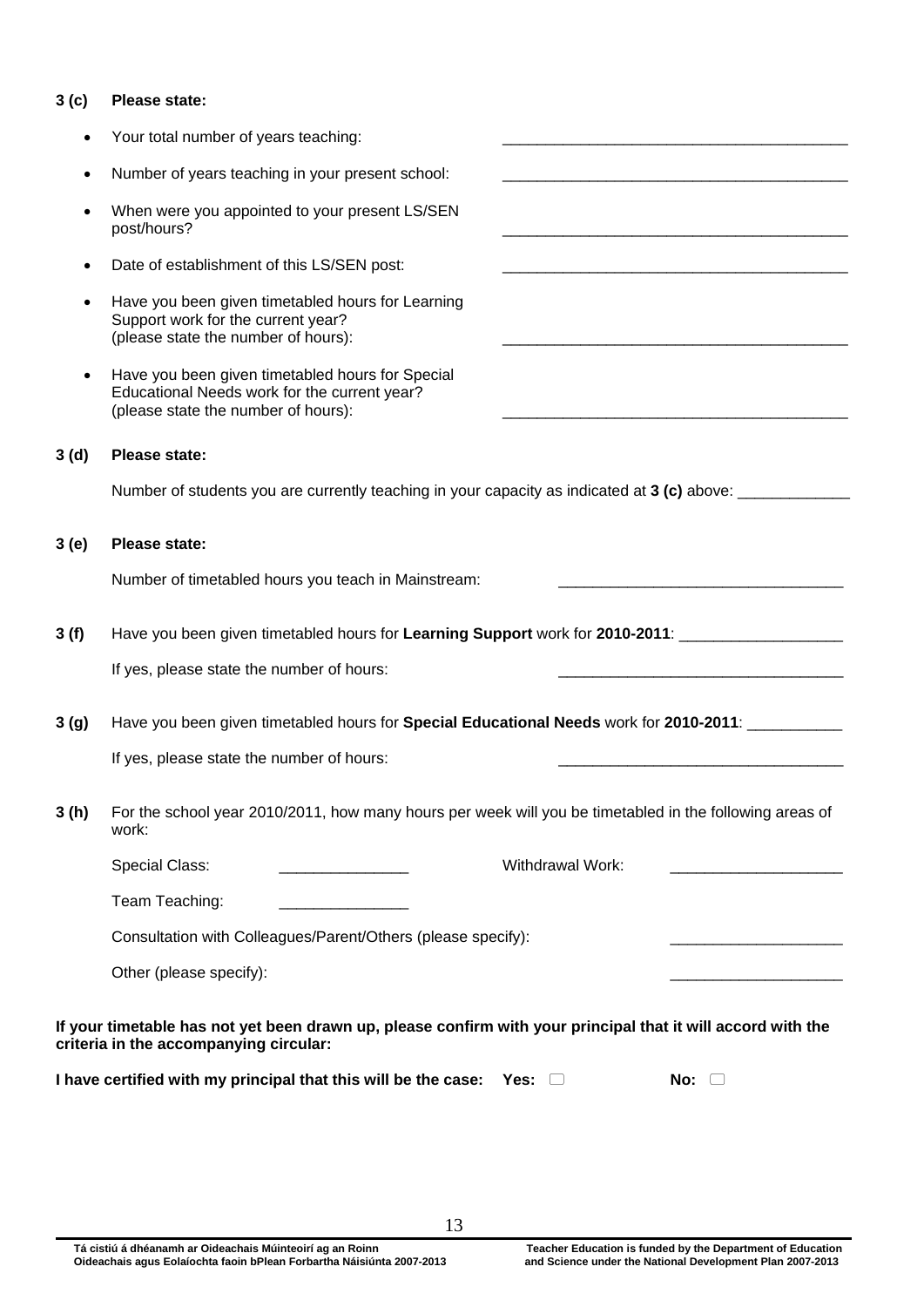**3 (i)** Please state name, address and roll numbers of all the schools in which you teach, where applicable:

| Name | Address | Roll Number | <b>DEIS School</b> |
|------|---------|-------------|--------------------|
|      |         |             |                    |
|      |         |             |                    |
|      |         |             |                    |
|      |         |             |                    |
|      |         |             |                    |

### **4. Professional or other qualifications held:**

| College,<br><b>University or</b><br>other Awarding<br><b>Body</b> | Dates of<br>attendance<br>and whether<br>full-time or<br>part-time | Degree or other<br>Qualifications<br>obtained/to be<br>obtained | <b>Grade/Class</b><br>(if any) | Subject(s) | Date of<br>Award |
|-------------------------------------------------------------------|--------------------------------------------------------------------|-----------------------------------------------------------------|--------------------------------|------------|------------------|
|                                                                   |                                                                    |                                                                 |                                |            |                  |
|                                                                   |                                                                    |                                                                 |                                |            |                  |
|                                                                   |                                                                    |                                                                 |                                |            |                  |
|                                                                   |                                                                    |                                                                 |                                |            |                  |

### **5. Previous Teaching Experience**

**5** (a) Number of years teaching mainstream classes:

Name and Address of School(s) Dates

14

 $\_$  ,  $\_$  ,  $\_$  ,  $\_$  ,  $\_$  ,  $\_$  ,  $\_$  ,  $\_$  ,  $\_$  ,  $\_$  ,  $\_$  ,  $\_$  ,  $\_$  ,  $\_$  ,  $\_$  ,  $\_$  ,  $\_$  ,  $\_$  ,  $\_$  ,  $\_$  ,  $\_$  ,  $\_$  ,  $\_$  ,  $\_$  ,  $\_$  ,  $\_$  ,  $\_$  ,  $\_$  ,  $\_$  ,  $\_$  ,  $\_$  ,  $\_$  ,  $\_$  ,  $\_$  ,  $\_$  ,  $\_$  ,  $\_$  ,

 $\_$  ,  $\_$  ,  $\_$  ,  $\_$  ,  $\_$  ,  $\_$  ,  $\_$  ,  $\_$  ,  $\_$  ,  $\_$  ,  $\_$  ,  $\_$  ,  $\_$  ,  $\_$  ,  $\_$  ,  $\_$  ,  $\_$  ,  $\_$  ,  $\_$  ,  $\_$  ,  $\_$  ,  $\_$  ,  $\_$  ,  $\_$  ,  $\_$  ,  $\_$  ,  $\_$  ,  $\_$  ,  $\_$  ,  $\_$  ,  $\_$  ,  $\_$  ,  $\_$  ,  $\_$  ,  $\_$  ,  $\_$  ,  $\_$  ,

 $\_$  ,  $\_$  ,  $\_$  ,  $\_$  ,  $\_$  ,  $\_$  ,  $\_$  ,  $\_$  ,  $\_$  ,  $\_$  ,  $\_$  ,  $\_$  ,  $\_$  ,  $\_$  ,  $\_$  ,  $\_$  ,  $\_$  ,  $\_$  ,  $\_$  ,  $\_$  ,  $\_$  ,  $\_$  ,  $\_$  ,  $\_$  ,  $\_$  ,  $\_$  ,  $\_$  ,  $\_$  ,  $\_$  ,  $\_$  ,  $\_$  ,  $\_$  ,  $\_$  ,  $\_$  ,  $\_$  ,  $\_$  ,  $\_$  ,

 $\_$  ,  $\_$  ,  $\_$  ,  $\_$  ,  $\_$  ,  $\_$  ,  $\_$  ,  $\_$  ,  $\_$  ,  $\_$  ,  $\_$  ,  $\_$  ,  $\_$  ,  $\_$  ,  $\_$  ,  $\_$  ,  $\_$  ,  $\_$  ,  $\_$  ,  $\_$  ,  $\_$  ,  $\_$  ,  $\_$  ,  $\_$  ,  $\_$  ,  $\_$  ,  $\_$  ,  $\_$  ,  $\_$  ,  $\_$  ,  $\_$  ,  $\_$  ,  $\_$  ,  $\_$  ,  $\_$  ,  $\_$  ,  $\_$  ,

 $\_$  ,  $\_$  ,  $\_$  ,  $\_$  ,  $\_$  ,  $\_$  ,  $\_$  ,  $\_$  ,  $\_$  ,  $\_$  ,  $\_$  ,  $\_$  ,  $\_$  ,  $\_$  ,  $\_$  ,  $\_$  ,  $\_$  ,  $\_$  ,  $\_$  ,  $\_$  ,  $\_$  ,  $\_$  ,  $\_$  ,  $\_$  ,  $\_$  ,  $\_$  ,  $\_$  ,  $\_$  ,  $\_$  ,  $\_$  ,  $\_$  ,  $\_$  ,  $\_$  ,  $\_$  ,  $\_$  ,  $\_$  ,  $\_$  ,

 $\_$  ,  $\_$  ,  $\_$  ,  $\_$  ,  $\_$  ,  $\_$  ,  $\_$  ,  $\_$  ,  $\_$  ,  $\_$  ,  $\_$  ,  $\_$  ,  $\_$  ,  $\_$  ,  $\_$  ,  $\_$  ,  $\_$  ,  $\_$  ,  $\_$  ,  $\_$  ,  $\_$  ,  $\_$  ,  $\_$  ,  $\_$  ,  $\_$  ,  $\_$  ,  $\_$  ,  $\_$  ,  $\_$  ,  $\_$  ,  $\_$  ,  $\_$  ,  $\_$  ,  $\_$  ,  $\_$  ,  $\_$  ,  $\_$  ,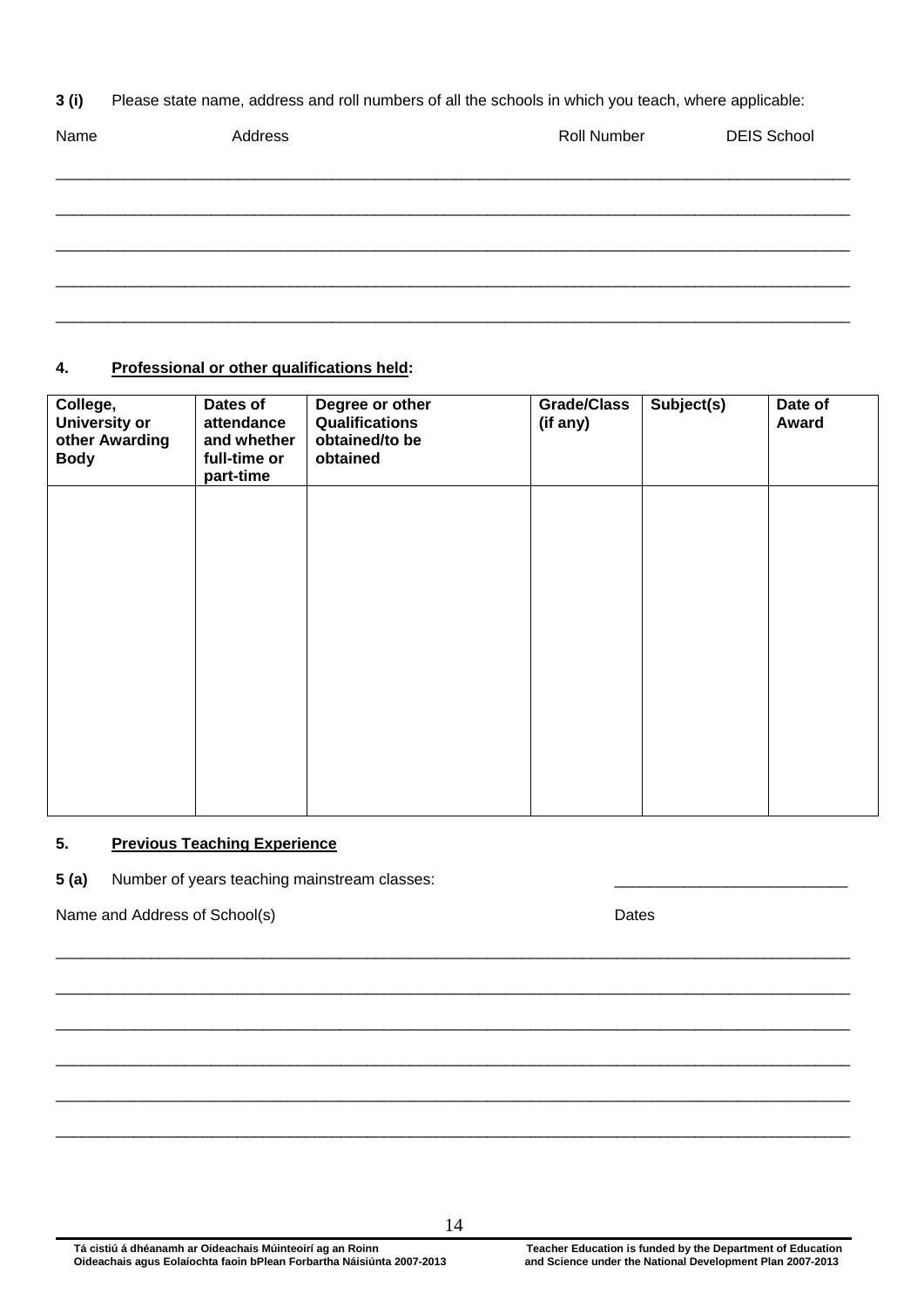| 5 <sub>(b)</sub> | Prior to taking up your current position, please state number of years in:                                          |                                         |                                                                                                             |  |  |  |
|------------------|---------------------------------------------------------------------------------------------------------------------|-----------------------------------------|-------------------------------------------------------------------------------------------------------------|--|--|--|
|                  | Special Schools                                                                                                     | <b>Special Classes</b><br>$\sim$ $\sim$ | <b>Learning Support Teaching</b>                                                                            |  |  |  |
|                  | Resource Teaching<br>$\frac{1}{\sqrt{1-\frac{1}{2}}\left(1-\frac{1}{2}\right)}\left(\frac{1}{2}-\frac{1}{2}\right)$ | Other (please specify)                  |                                                                                                             |  |  |  |
|                  | Total                                                                                                               |                                         |                                                                                                             |  |  |  |
|                  | Name and Address of School(s)                                                                                       |                                         | Dates                                                                                                       |  |  |  |
|                  |                                                                                                                     |                                         |                                                                                                             |  |  |  |
|                  |                                                                                                                     |                                         |                                                                                                             |  |  |  |
|                  |                                                                                                                     |                                         |                                                                                                             |  |  |  |
|                  |                                                                                                                     |                                         |                                                                                                             |  |  |  |
|                  |                                                                                                                     |                                         |                                                                                                             |  |  |  |
|                  |                                                                                                                     |                                         |                                                                                                             |  |  |  |
|                  |                                                                                                                     |                                         |                                                                                                             |  |  |  |
| 5( c)            | teach:                                                                                                              |                                         | Please provide details of any other relevant experience in educational settings e.g. subjects you currently |  |  |  |
|                  |                                                                                                                     |                                         |                                                                                                             |  |  |  |
|                  |                                                                                                                     |                                         |                                                                                                             |  |  |  |
|                  |                                                                                                                     |                                         |                                                                                                             |  |  |  |
|                  |                                                                                                                     |                                         |                                                                                                             |  |  |  |
|                  |                                                                                                                     |                                         |                                                                                                             |  |  |  |
|                  |                                                                                                                     |                                         |                                                                                                             |  |  |  |
|                  |                                                                                                                     |                                         |                                                                                                             |  |  |  |
|                  |                                                                                                                     |                                         |                                                                                                             |  |  |  |
|                  |                                                                                                                     |                                         |                                                                                                             |  |  |  |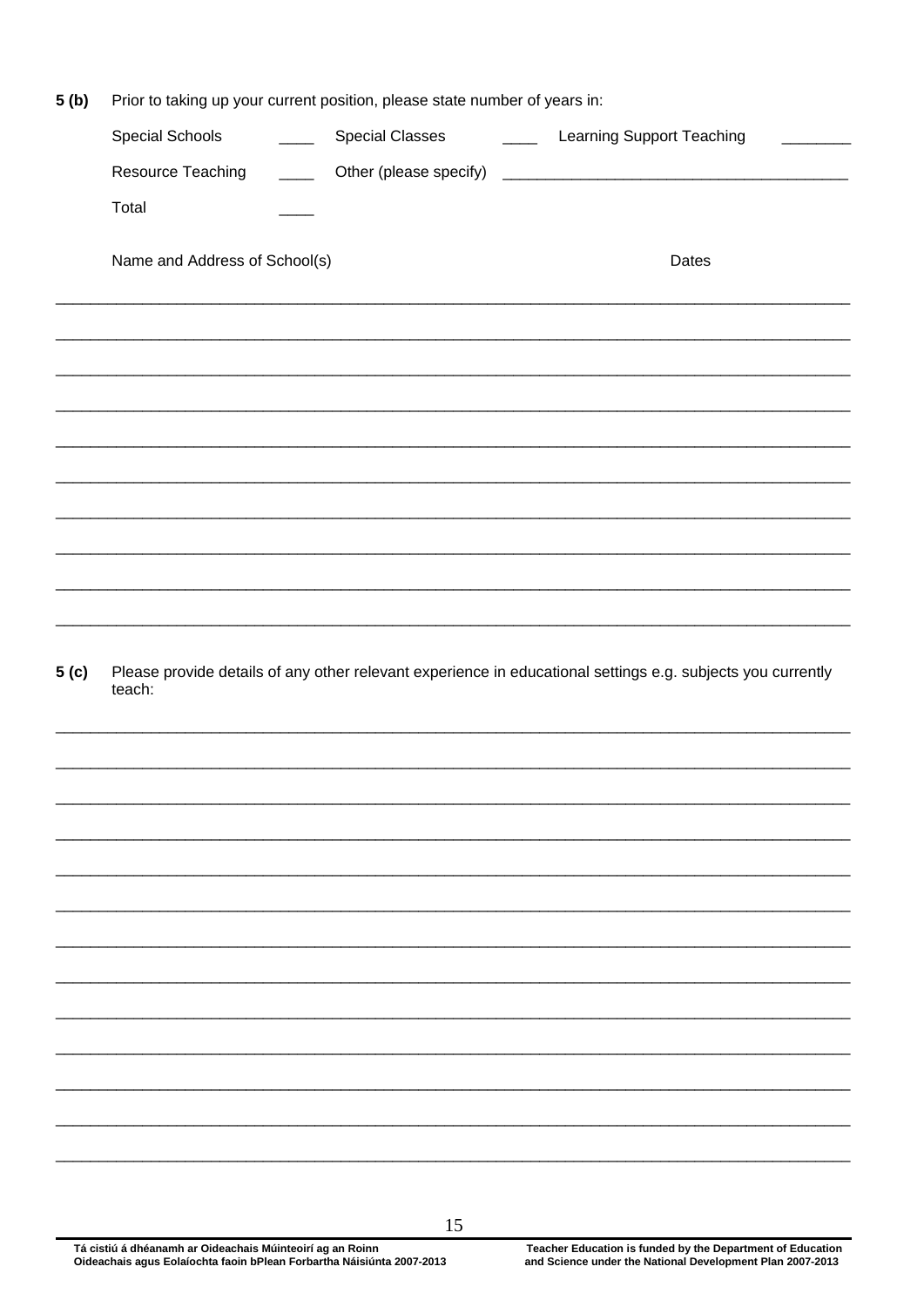### **6. Previous Professional Development courses attended (e.g. SESS, ICEP Europe, In-service):**

| Name & Dates of<br>Professional<br><b>Development Course</b> | <b>Duration</b> | <b>Grade/Class</b><br>(if any) | Subject(s) | <b>Year of Completion</b><br>of Professional<br><b>Development</b><br>Course | <b>Accrediting Body</b> |
|--------------------------------------------------------------|-----------------|--------------------------------|------------|------------------------------------------------------------------------------|-------------------------|
|                                                              |                 |                                |            |                                                                              |                         |
|                                                              |                 |                                |            |                                                                              |                         |
|                                                              |                 |                                |            |                                                                              |                         |
|                                                              |                 |                                |            |                                                                              |                         |
|                                                              |                 |                                |            |                                                                              |                         |

### **7. Details of other applications made**

|  | 7 (a) Have you previously applied for the Learning Support/Special Educational Needs Course? Yes $\Box$ No $\Box$ |  |  |  |  |  |
|--|-------------------------------------------------------------------------------------------------------------------|--|--|--|--|--|
|--|-------------------------------------------------------------------------------------------------------------------|--|--|--|--|--|

| If yes<br>$  -$ | w<br>VE<br>___ |  |
|-----------------|----------------|--|
|                 |                |  |

Which College/University

**7 (b)** Have you applied to other Colleges/Universities for the 2010/2011 Programme? Yes  $\Box$  No  $\Box$ 

If yes: Which College/University

I have read the description of the programme of continuing professional development as set out in Circular 0001/2010 and I agree to attend, in full, the Course for which I am making application and to fulfil the necessary conditions of such participation. I will notify my school authority of any absence from the course in accordance with normal procedures.

I confirm that I understand Travel & Subsistence is payable only to teachers who do not currently hold an SEN Post and will not be taking up such a post in the coming year. I agree, that if I qualify for and receive such payments and subsequently take up an SEN Post I will repay all funds to the relevant College/Institution.

## **SIGNED: \_\_\_\_\_\_\_\_\_\_\_\_\_\_\_\_\_\_\_\_\_\_\_\_\_\_\_\_\_\_\_\_\_\_\_\_\_\_ Date: \_\_\_\_\_\_\_\_\_\_\_\_\_\_\_\_\_\_\_\_\_\_\_\_\_\_\_**

**Please return completed application form, a copy of your Registration Certificate or a letter of confirmation of registration from the Teaching Council and the form to be completed by the schools authorities to the College/University of your choice. Closing date for applications is 1st March 2010**

## **Thank you for your cooperation in completing this application form.**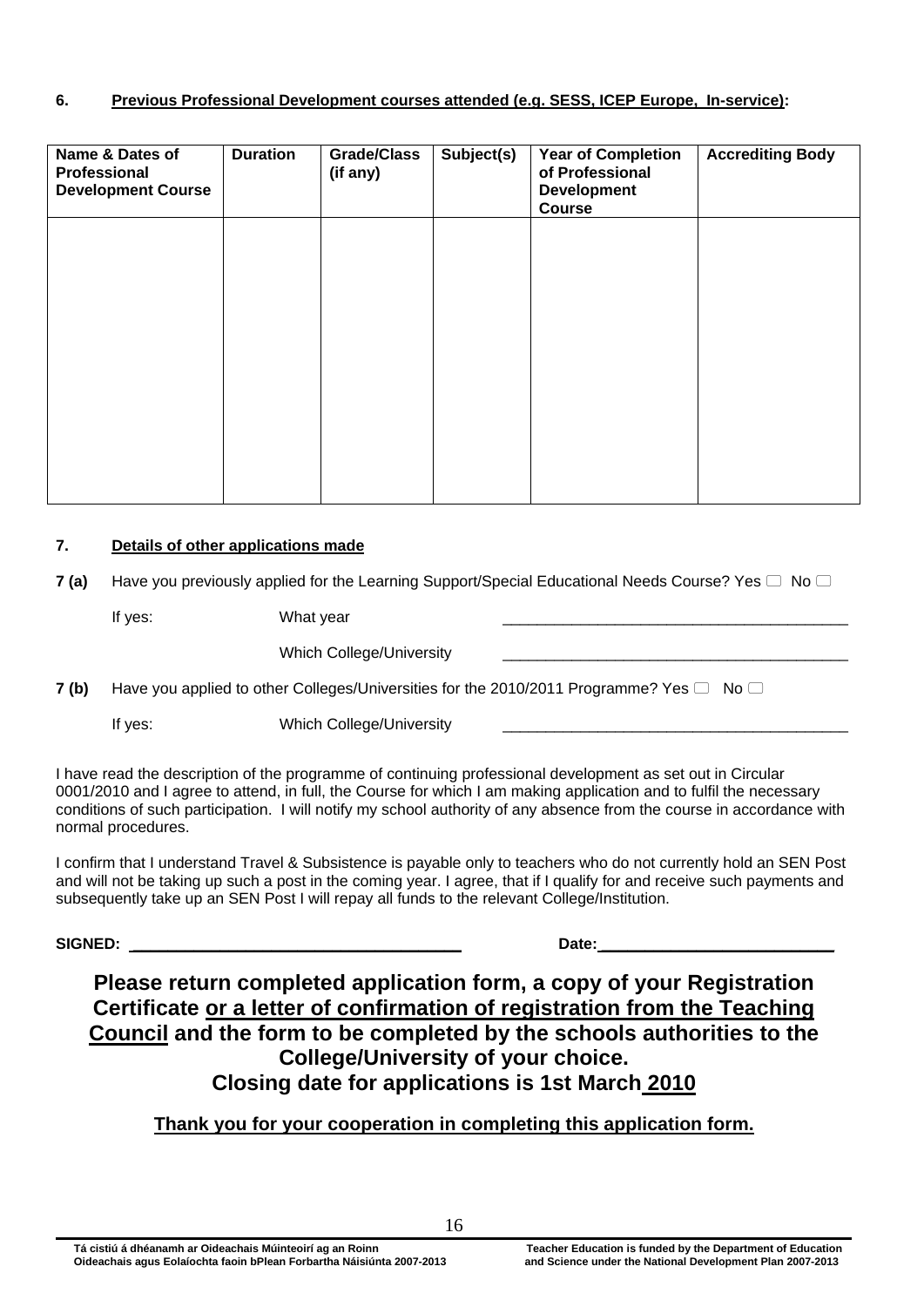### **8 To be completed by the School Authorities**

**8 (a)** Please state:

|                  | (i)                                                                                                                                                           | The number of teachers with Learning Support/Special<br><b>Education duties</b>                           |  |  |
|------------------|---------------------------------------------------------------------------------------------------------------------------------------------------------------|-----------------------------------------------------------------------------------------------------------|--|--|
|                  | (ii)                                                                                                                                                          | The number of teachers who have qualifications in Learning<br>Support/Resource Teaching/Special Education |  |  |
|                  | (iii)                                                                                                                                                         | How many of these teachers referred to at (ii) above<br>are currently working in LS/SEN                   |  |  |
| 8(b)             | Please state:                                                                                                                                                 |                                                                                                           |  |  |
|                  | (i)                                                                                                                                                           | The number of students in Junior Cycle (2009/10)                                                          |  |  |
|                  | (ii)                                                                                                                                                          | The number of students in Senior Cycle (2009/10)                                                          |  |  |
|                  | (iii)                                                                                                                                                         | The number of students in Educational Service (2009/10)                                                   |  |  |
| 8 <sub>(c)</sub> | Please state the number of successful applications for the Learning<br>Support/Special Educational course which have been made by<br>your school since 2005   |                                                                                                           |  |  |
| 8 (d)            | Please state the number of unsuccessful applications for the Learning<br>Support/Special Educational course which have been made by<br>your school since 2005 |                                                                                                           |  |  |
| 8 (e)            | For what years were the applications at 8 (d) above made                                                                                                      |                                                                                                           |  |  |

Please attach a copy of the applicants **2010/2011 timetable** incorporating the designated Learning Support/Resource hours. If it is not available please forward a copy, when completed, to the relevant College/University. **Please note that teachers who will be attending the Course will be released for eight weeks over the academic year for which substitution will be provided.**

**Please note that it will only be possible for the teacher to take up a place or continue on the course if the necessary hours and facilities to enable full participation are provided. It is particularly important that teachers participating in the programme are given a work-load which will permit them to benefit fully from the continuing professional development being offered.**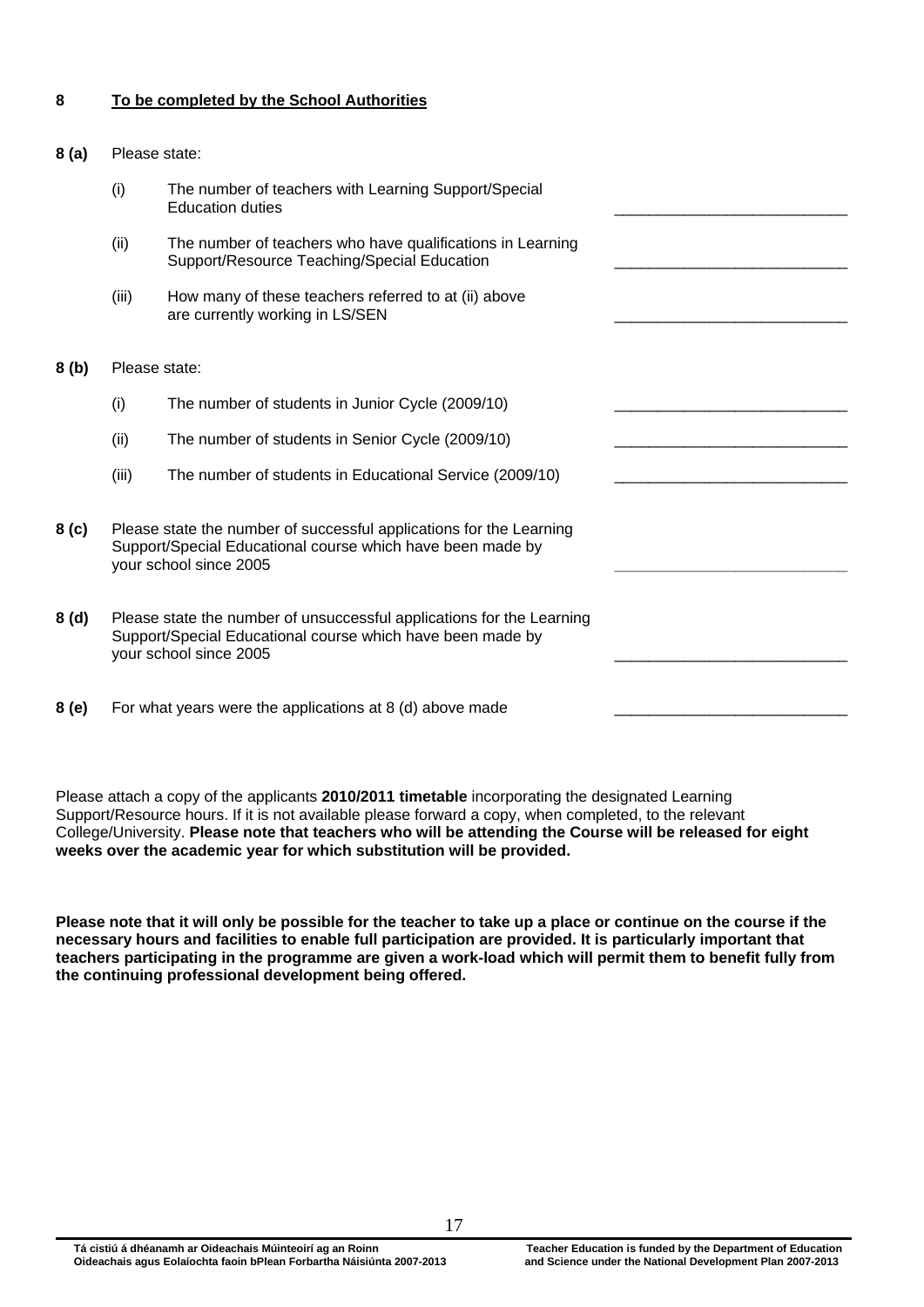**8 (f)** Please indicate, by category, how many students have been assessed as having special educational needs in your school

| <b>Category of Special Need</b>                       | <b>Incidence</b> | No of Students |
|-------------------------------------------------------|------------------|----------------|
| <b>Physical Disability</b>                            | Low              |                |
| Hearing Impairment                                    | Low              |                |
| Visual Impairment                                     | Low              |                |
| <b>Emotional Disturbance</b>                          | Low              |                |
| <b>Borderline Mild General</b><br>Learning Disability | High             |                |
| Mild General Learning Disability                      | High             |                |
| Moderate General Learning Disability                  | Low              |                |
| Severe/Profound General<br>Learning Disability        | Low              |                |
| Autism/Autistic Spectrum Disorders                    | Low              |                |
| <b>Specific Learning Disability</b>                   | High             |                |
| Assessed Syndrome                                     | Low              |                |
| Specific Speech & Language Disorder                   | Low              |                |
| <b>Multiple Disabilities</b>                          | Low              |                |
| Other                                                 | Please specify   |                |

#### **8 (g) Please indicate how many students other than those listed at 8(f) would be in receipt of learning support? \_\_\_\_\_\_\_\_\_\_\_\_\_\_\_\_\_\_\_\_\_\_\_\_\_\_\_\_\_\_\_\_\_\_\_\_\_\_\_\_\_\_\_\_\_\_\_\_\_\_\_\_\_\_\_\_\_\_\_\_\_\_\_\_\_\_\_\_\_\_\_\_\_\_\_\_\_**

I nominate **I** nominate **Example 20** to attend this post-graduate programme and I confirm that the applicant for this combined course is a registered teacher in accordance with Section 31 of the Teaching Council Act, 2001.

I confirm that the details contained within the candidate's application form is correct and that the information in this application form is correct and, if the above named teacher is given a place on **Combined Post-Graduate Diploma Programme of Continuing Professional Development for Teachers involved in Learning Support and Special Education** – 2010/2011, that the Board of Management agrees to release him/her to attend the programme and will fulfil all course requirements as specified in Circular 0001/2010. I undertake to ensure that the required substitution will be in place in a timely manner and I agree that I will not request the teacher to attend any school event for any reason during block release dates.

| <b>SIGNED:</b>         |                                                                             |
|------------------------|-----------------------------------------------------------------------------|
|                        | (Principal)                                                                 |
| DATE:                  |                                                                             |
| <b>COUNTER SIGNED:</b> |                                                                             |
|                        | (Director/Manager/Chief Executive Officer/Chairperson, Board of Management) |
| DATE:                  |                                                                             |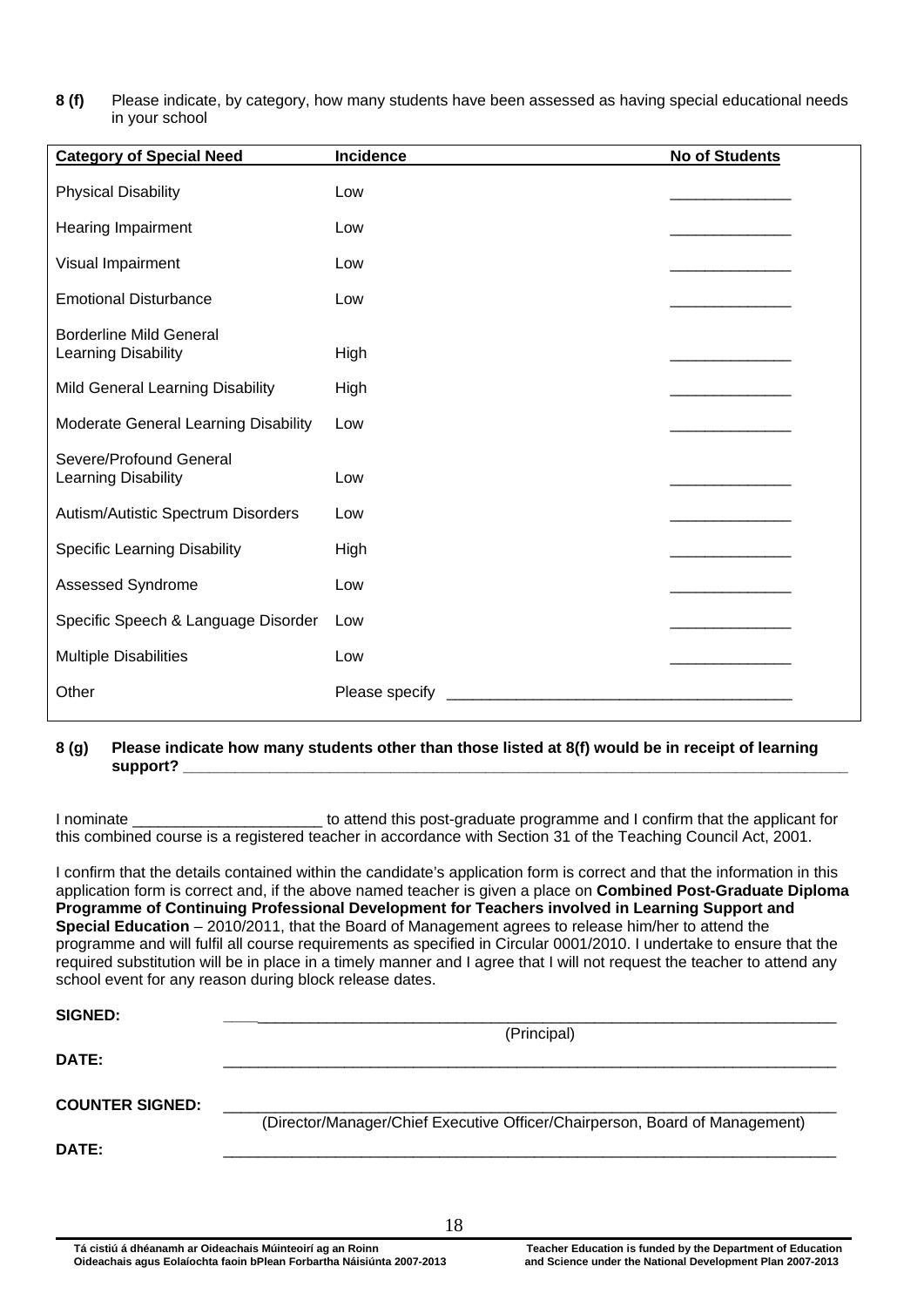### **Combined Post-Graduate Diploma Programme of Continuing Professional Development for Teachers involved in Learning Support and Special Education – 2010/2011**

### **To be completed by Teachers in Mainstream Primary and Special Schools**

### Please complete and **return to the College/University of your choice by 1st March 2010.**

### **1. Personal Details**

|      | Please state Year of Probation: ______________________                       |                                                                                                                                                                                                                                                                                                                                                           |
|------|------------------------------------------------------------------------------|-----------------------------------------------------------------------------------------------------------------------------------------------------------------------------------------------------------------------------------------------------------------------------------------------------------------------------------------------------------|
| 2.   | registration from the Teaching Council)*<br>Council must accompany this form | Registration Details (Per Teaching Council Registration Certificate or per letter of confirmation of<br>Teacher Registration Number <b>Education Sector Container Property</b> Container Property Container Property Container<br>*A copy of the Teacher Registration Certificate or a letter of confirmation of registration as provided by the Teaching |
| 3.   | <b>Current Teaching Position</b>                                             |                                                                                                                                                                                                                                                                                                                                                           |
| 3(a) |                                                                              | Please tick which of the following best describes your current Employment Status:                                                                                                                                                                                                                                                                         |
|      | Permanent                                                                    |                                                                                                                                                                                                                                                                                                                                                           |
|      | Contract of Indefinite Duration (CID)                                        |                                                                                                                                                                                                                                                                                                                                                           |
|      | <b>Fixed Term Contract</b>                                                   | $\begin{pmatrix} 1 \\ 1 \end{pmatrix}$                                                                                                                                                                                                                                                                                                                    |
|      |                                                                              |                                                                                                                                                                                                                                                                                                                                                           |
|      | If employed in a part time capacity, for how many hours are you employed     |                                                                                                                                                                                                                                                                                                                                                           |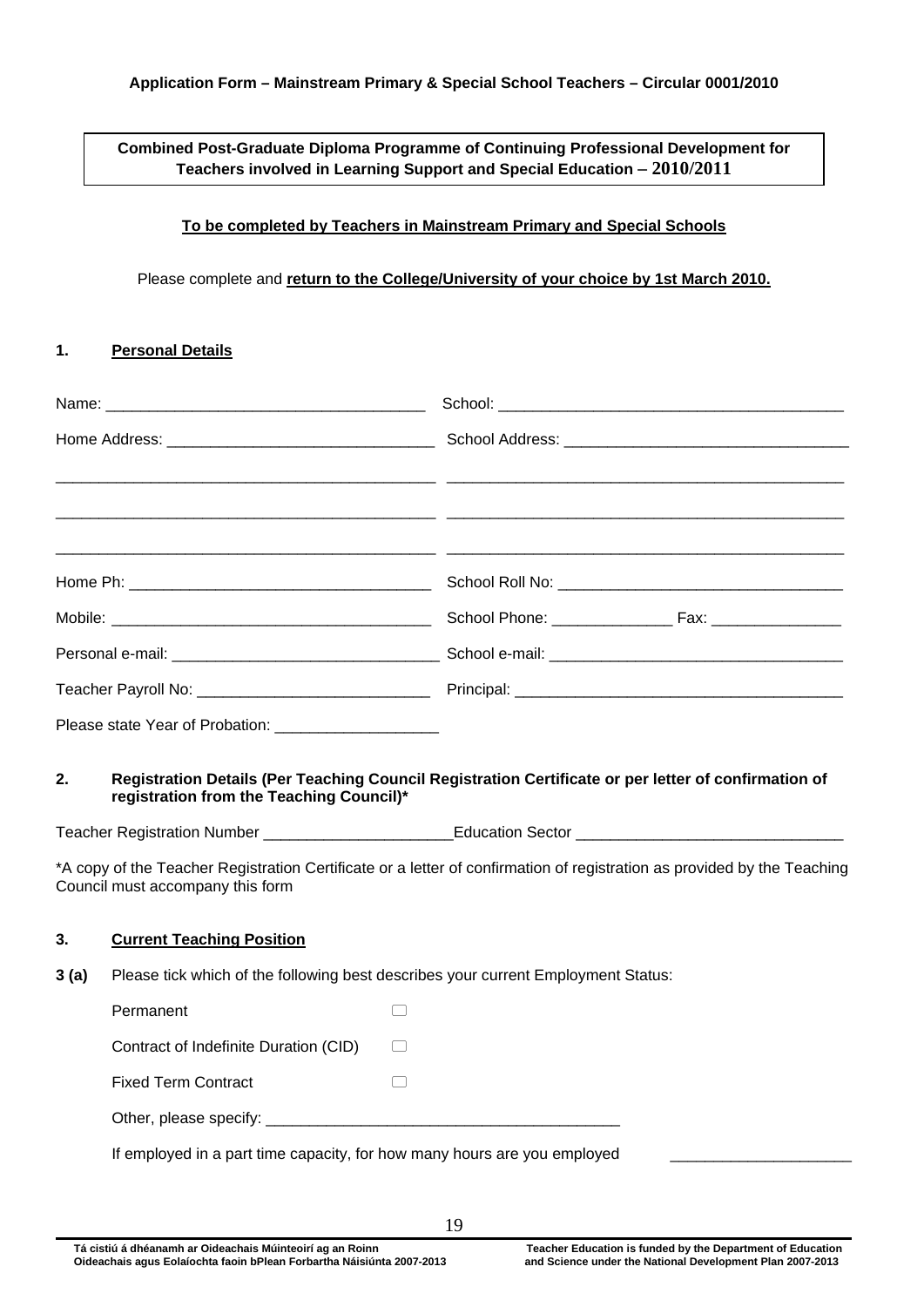**3 (b)** Please tick which of the following best describes the teaching position you will hold in 2010/2011:

|                  | Learning Support/Resource teacher                                                                                                                                                                                              |  |
|------------------|--------------------------------------------------------------------------------------------------------------------------------------------------------------------------------------------------------------------------------|--|
|                  | Resource Teacher in mainstream school                                                                                                                                                                                          |  |
|                  | Class teacher in special school                                                                                                                                                                                                |  |
|                  | Special Class teacher in mainstream school                                                                                                                                                                                     |  |
|                  | Resource teacher for travellers                                                                                                                                                                                                |  |
|                  | Subject teacher in a special school                                                                                                                                                                                            |  |
|                  | Visiting teacher (specify SEN category and number on caseload)                                                                                                                                                                 |  |
|                  | Principal                                                                                                                                                                                                                      |  |
|                  | Other (please specify) example and the state of the state of the state of the state of the state of the state of the state of the state of the state of the state of the state of the state of the state of the state of the s |  |
|                  | Please give a brief description of the students (stating SEN category/ies) with whom you currently work:<br>(Please see appendix 1 for definition of these categories)                                                         |  |
|                  |                                                                                                                                                                                                                                |  |
|                  |                                                                                                                                                                                                                                |  |
| 3 <sub>(c)</sub> | Please state:                                                                                                                                                                                                                  |  |
|                  | Your total number of years teaching                                                                                                                                                                                            |  |
|                  | Number of years teaching in your present school<br>٠                                                                                                                                                                           |  |
|                  | When were you appointed to your present LS/SEN<br>post/hours?                                                                                                                                                                  |  |
|                  |                                                                                                                                                                                                                                |  |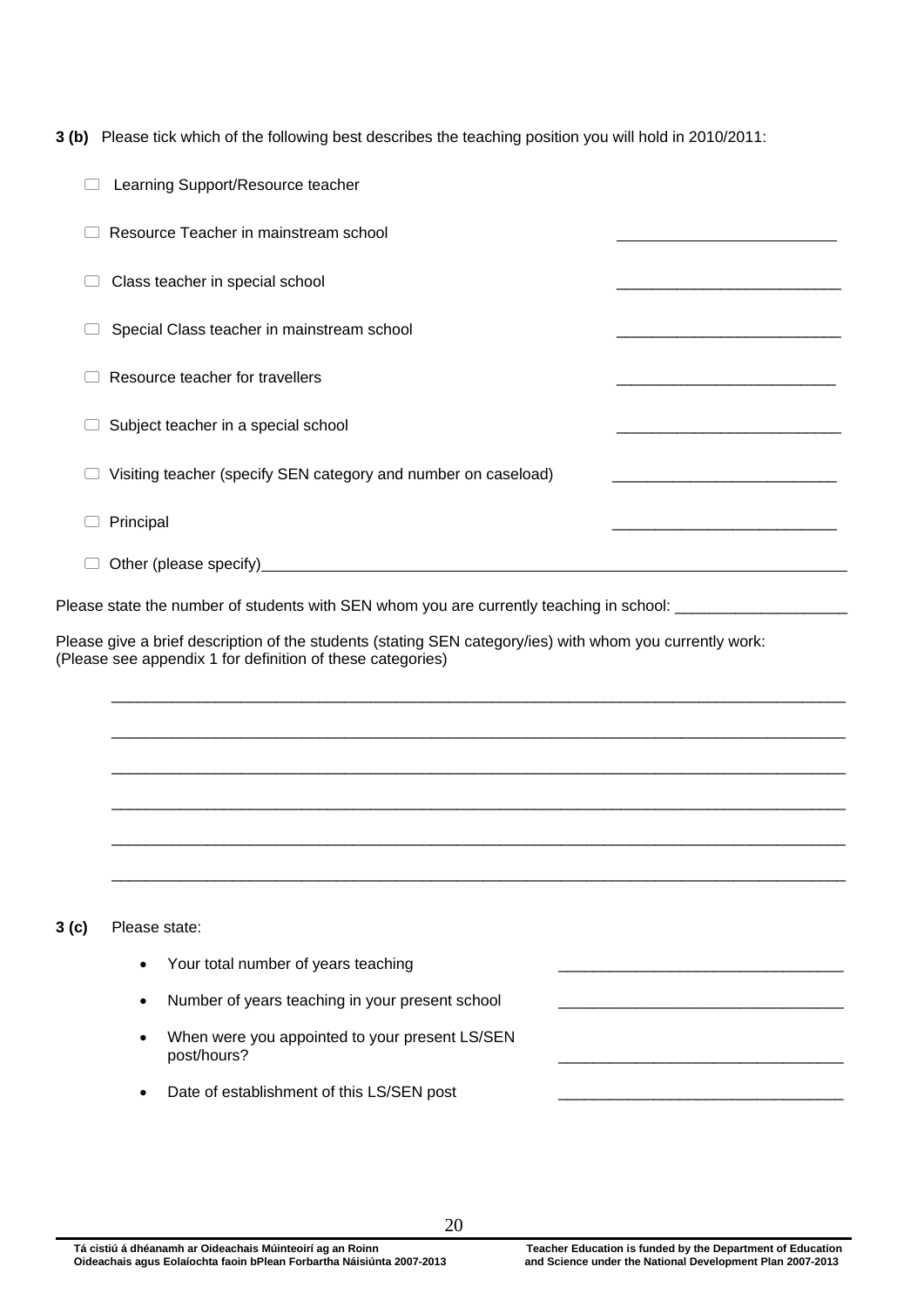#### **3 (d)** Please state:

Number of students you are currently teaching in your capacity as indicated at 3 (c) above:

3 (e) Number of years teaching mainstream classes:

### **3 (f)** Please state name, address and roll numbers of all the schools in which you teach, where applicable:

| <b>School Name</b> | Address | Roll Number | DEIS category |
|--------------------|---------|-------------|---------------|
|                    |         |             |               |
|                    |         |             |               |
|                    |         |             |               |
|                    |         |             |               |
|                    |         |             |               |
|                    |         |             |               |
|                    |         |             |               |

### **4. Professional or other qualifications held**

| College,<br><b>University or</b><br>other Awarding<br><b>Body</b> | Dates of<br>attendance and<br>whether full-<br>time or<br>part-time | Degree or other<br>Qualifications<br>obtained/to be<br>obtained | Grade/Class<br>(if any) | Subject(s) | Date of<br>Award |
|-------------------------------------------------------------------|---------------------------------------------------------------------|-----------------------------------------------------------------|-------------------------|------------|------------------|
|                                                                   |                                                                     |                                                                 |                         |            |                  |
|                                                                   |                                                                     |                                                                 |                         |            |                  |
|                                                                   |                                                                     |                                                                 |                         |            |                  |
|                                                                   |                                                                     |                                                                 |                         |            |                  |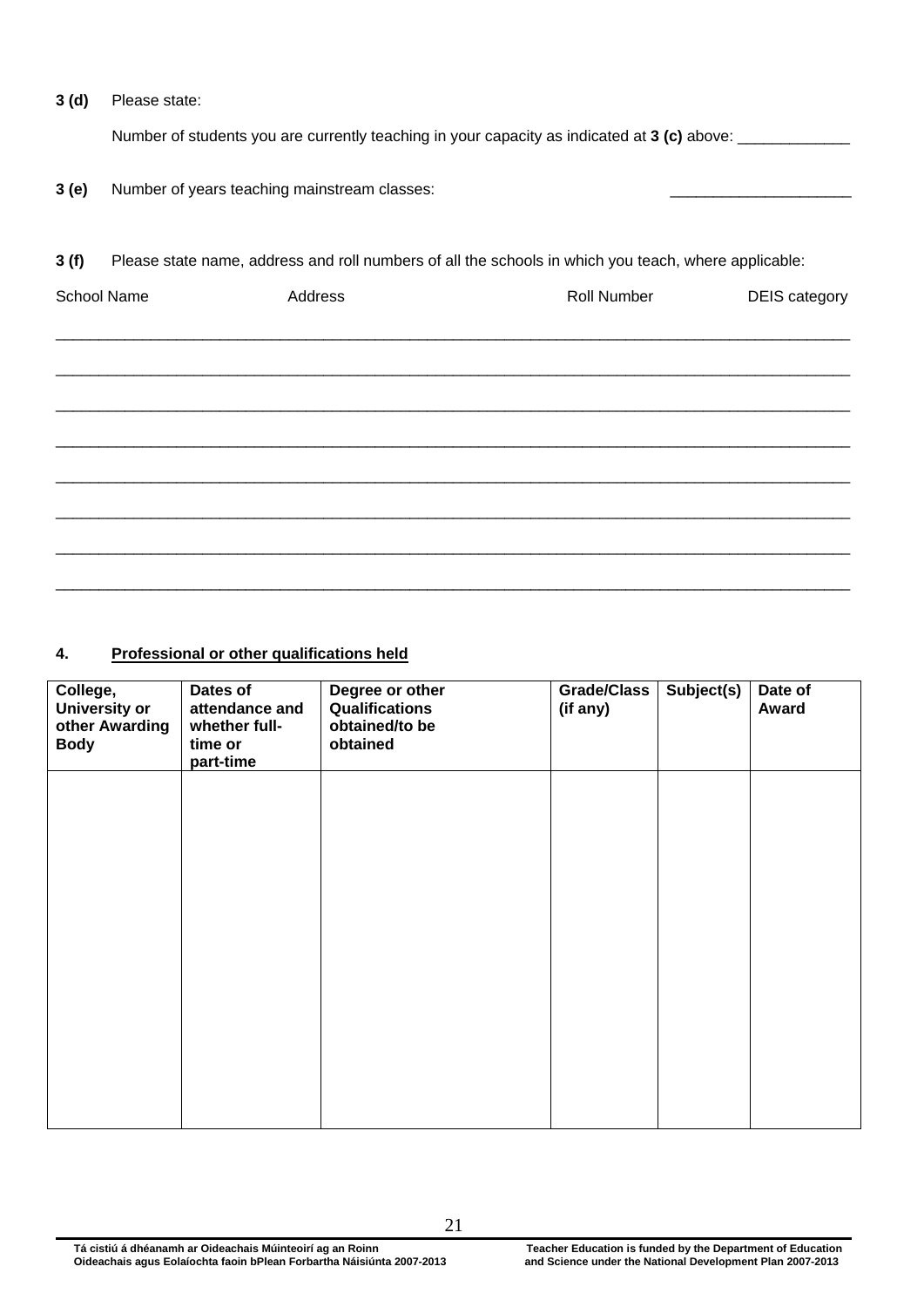#### 5. **Previous Teaching Experience**

| 5(a) | <b>Special Schools</b>                                                         | <b>Special Classes</b>   |
|------|--------------------------------------------------------------------------------|--------------------------|
|      | <b>Learning Support Teaching</b>                                               | <b>Resource Teaching</b> |
|      | Other (please specify)<br><u> 1989 - Johann Stein, Amerikaansk politiker (</u> | Total                    |
|      | Name and Address of School(s)<br>(please specify teaching role)                | Dates                    |
|      |                                                                                |                          |
|      |                                                                                |                          |
|      |                                                                                |                          |
|      |                                                                                |                          |
|      |                                                                                |                          |
|      |                                                                                |                          |

 $5(b)$ Please provide details of any other relevant experience in educational settings: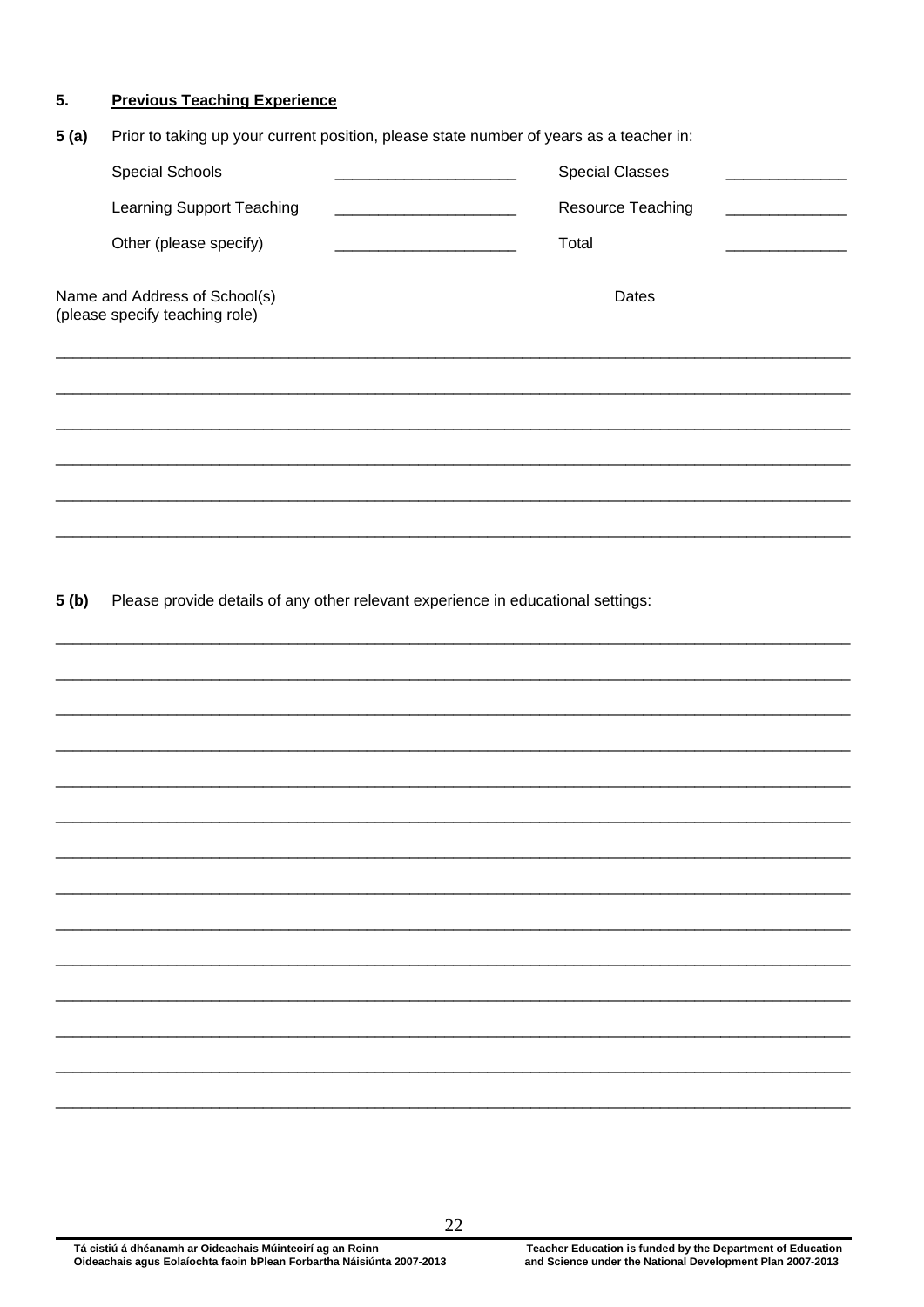### **6. Previous Professional Development (e.g. SESS, ICEP Europe, In-service)**

| Name & Dates of<br>Professional<br><b>Development Course</b> | <b>Duration</b> | <b>Grade/Class</b><br>(if any) | Subject(s) | <b>Year of Completion</b><br>of Professional<br><b>Development</b><br><b>Course</b> | <b>Accrediting Body</b> |
|--------------------------------------------------------------|-----------------|--------------------------------|------------|-------------------------------------------------------------------------------------|-------------------------|
|                                                              |                 |                                |            |                                                                                     |                         |
|                                                              |                 |                                |            |                                                                                     |                         |
|                                                              |                 |                                |            |                                                                                     |                         |
|                                                              |                 |                                |            |                                                                                     |                         |

### **7. Other applications made**

**7 (a)** Have you previously applied for the Learning Support/Special Educational Needs Course? Yes  $\Box$  No  $\Box$ 

If yes: What year? \_\_\_\_\_\_\_\_\_\_\_\_\_\_\_\_\_\_\_\_\_\_\_\_\_\_\_\_\_\_\_\_\_\_\_\_\_\_\_\_\_\_\_\_\_\_

Which College/University?

**7 (b)** Have you applied to other Colleges/Universities for this course for the 2010/2011 programme?

 $Yes \Box$  No  $\Box$ 

If yes: Which College/University

I have read the description of the programme of continuing professional development as set out in Circular 0001/2010 and I agree to attend, in full, the course for which I am making application and fulfil the necessary conditions of such participation. I will notify my school authority of any absence from the course in accordance with normal procedures.

I confirm that I understand Travel & Subsistence is payable only to teachers who do not currently hold an SEN Post and will not be taking up such a post in the coming year. I agree, that if I qualify for and receive such payments and subsequently take up an SEN Post I will repay all funds to the relevant College/Institution.

**SIGNED:** \_\_\_\_\_\_\_\_\_\_\_\_\_\_\_\_\_\_\_\_\_\_\_\_\_\_\_\_\_\_\_\_\_\_\_ **DATE:** \_\_\_\_\_\_\_\_\_\_\_\_\_\_\_\_\_\_\_\_\_\_\_\_\_\_

**Please return completed application form, a copy of your Registration Certificate or a letter of confirmation of registration from the Teaching Council, and the form to be completed by the schools authorities to the College/University of your choice. Closing date for applications is 1st March 2010**

**Thank you for your cooperation in completing this application form.**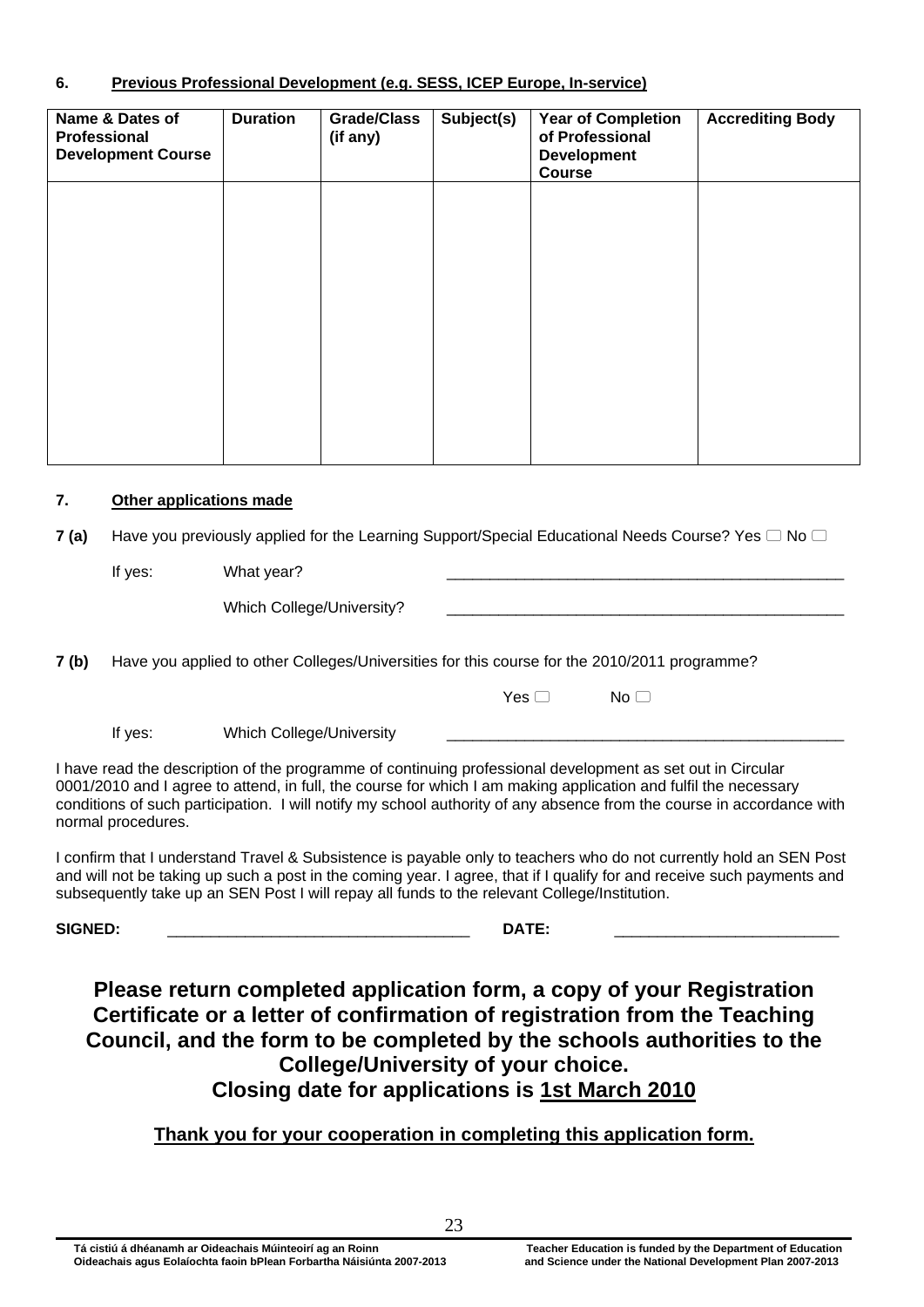## **Principals of Mainstream Primary Schools should complete question 8 (a) to 8 (g). Principals of Special Schools should complete question 9 (a) to 9 (g).**

### **8. To be completed by the School Authorities**

- **8 (a)** Please state:
	- (i) The number of teachers with Learning Support/Special Education duties
	- (ii) The number of teachers who have qualifications in Learning Support/Resource Teaching/Special Education
	- (iii) How many of these teachers referred to at (ii) above are currently working in LS/SEN?
- **8 (b)** Please state total number of students enrolled in the school
- **8 (c)** Please state the number of successful applications for the Learning Support/Special Educational course which have been made by your school since 2005 \_\_\_\_\_\_\_\_\_\_\_\_\_\_\_\_\_\_\_\_\_\_\_\_\_\_\_
- **8 (d)** Please state the number of unsuccessful applications for the Learning Support/Special Educational course which have been made by your school since 2005 \_\_\_\_\_\_\_\_\_\_\_\_\_\_\_\_\_\_\_\_\_\_\_\_\_\_\_
- **8 (e)** For what years were the applications at 8 (d) above made:

**Please note that teachers who will be attending the Course will be released for eight weeks over the academic year for which substitution will be provided.**

**Please note that it will only be possible for the teacher to take up a place or continue on the course if the necessary hours and facilities to enable full participation are provided. It is particularly important that teachers participating in the programme are given a work-load which will permit them to benefit fully from the continuing professional development being offered.**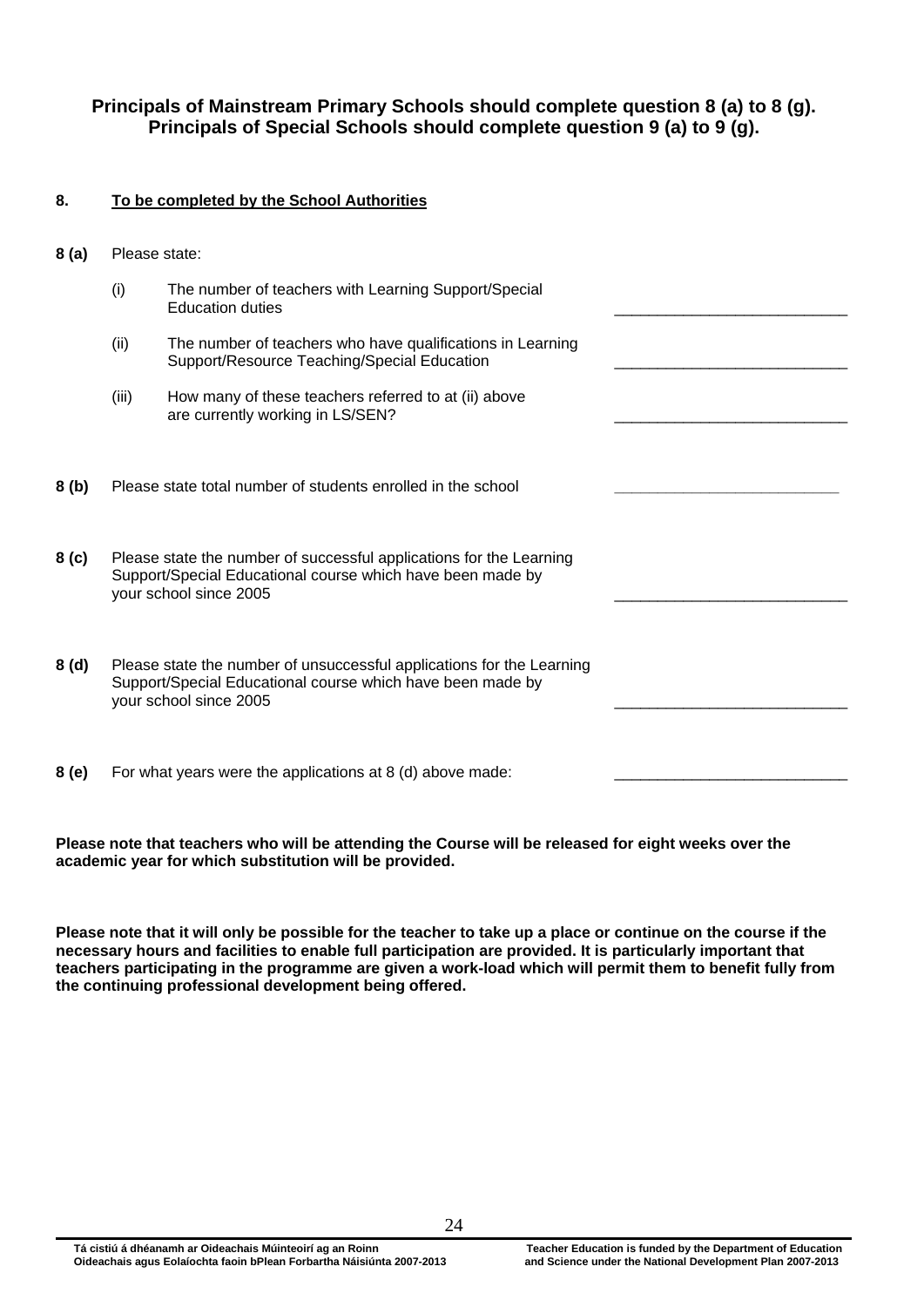#### **8 (f)** Please indicate, by category, how many students have been assessed as having special educational needs in your school

| <b>Category of Special Need</b>                       | Incidence      | No of Students |
|-------------------------------------------------------|----------------|----------------|
| <b>Physical Disability</b>                            | Low            |                |
| Hearing Impairment                                    | Low            |                |
| Visual Impairment                                     | Low            |                |
| <b>Emotional Disturbance</b>                          | Low            |                |
| <b>Borderline Mild General</b><br>Learning Disability | High           |                |
| Mild General Learning Disability                      | High           |                |
| Moderate General Learning Disability                  | Low            |                |
| Severe/Profound General<br>Learning Disability        | Low            |                |
| Autism/Autistic Spectrum Disorders                    | Low            |                |
| <b>Specific Learning Disability</b>                   | High           |                |
| Assessed Syndrome                                     | Low            |                |
| Specific Speech & Language Disorder                   | Low            |                |
| <b>Multiple Disabilities</b>                          | Low            |                |
| Other                                                 | Please specify |                |
|                                                       |                |                |

**8 (g)** Please indicate how many students are in receipt of LS hours:

I nominate **I** nominate **Example 2** to attend this post-graduate programme and I confirm that the applicant for this combined course is a registered teacher in accordance with Section 31 of the Teaching Council Act, 2001.

I confirm that the details contained within the candidate's application form is correct and that the information in this application form is correct and, if the above named teacher is given a place on **Combined Post-Graduate Diploma Programme of Continuing Professional Development for Teachers involved in Learning Support and Special Education** – 2010/2011, that the Board of Management agrees to release him/her to attend the programme and will fulfil all course requirements as specified in Circular 0001/2010. I undertake to ensure that the required substitution will be put in place in a timely manner and I agree that I will not request the teacher to attend any school event for any reason during block release dates.

| <b>SIGNED:</b>         |                                                                             |
|------------------------|-----------------------------------------------------------------------------|
| DATE:                  | (Principal)                                                                 |
| <b>COUNTER SIGNED:</b> | (Director/Manager/Chief Executive Officer/Chairperson, Board of Management) |
| DATE:                  |                                                                             |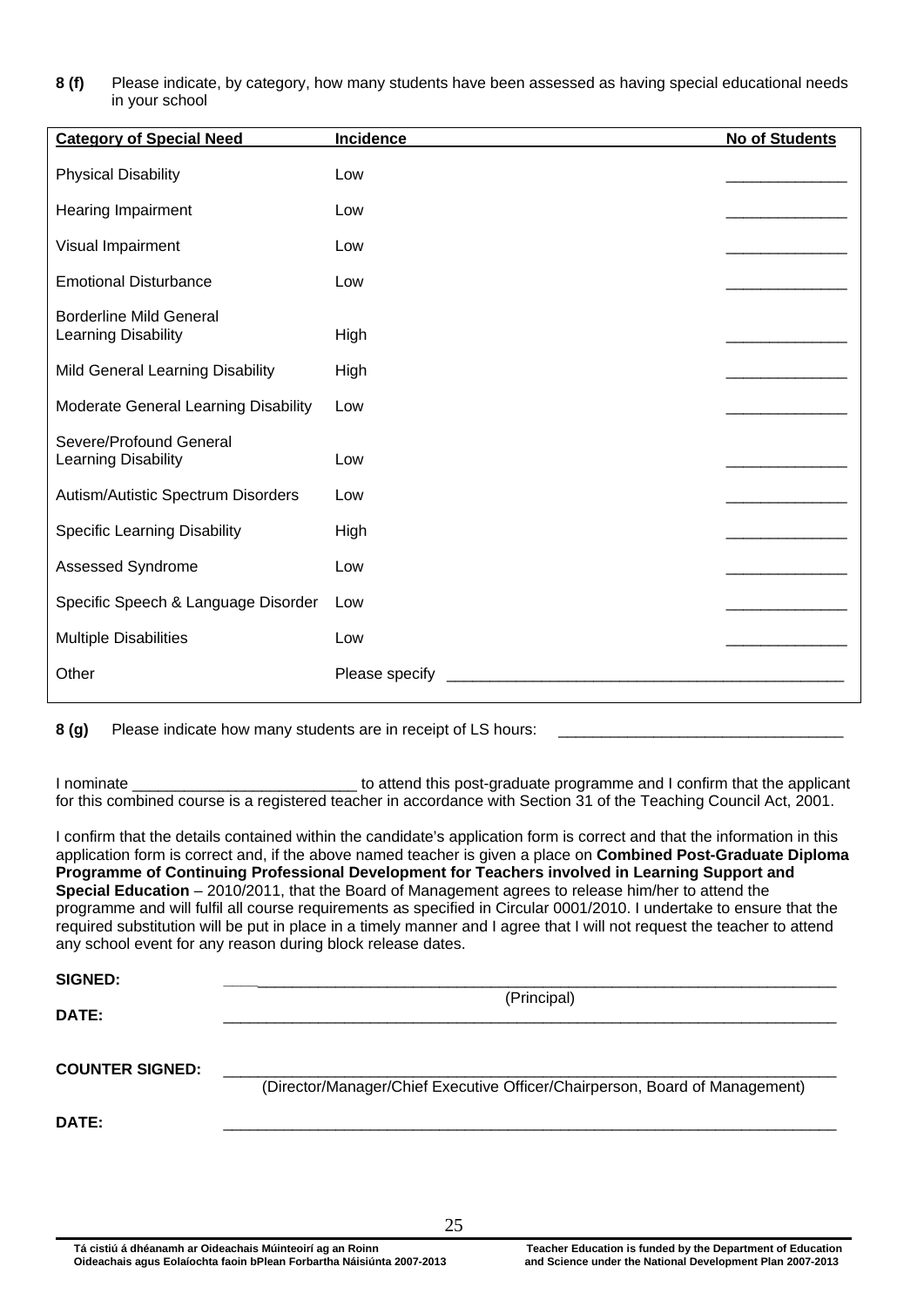## **Principals of Mainstream Primary Schools should complete question 8 (a) to 8 (g). Principals of Special Schools should complete question 9 (a) to 9 (g).**

### **9. To be completed by the School Authorities**

**9 (a)** Please state:

|       | (i)                                                                                                                                       | The number of teachers in your school                                                                     |  |
|-------|-------------------------------------------------------------------------------------------------------------------------------------------|-----------------------------------------------------------------------------------------------------------|--|
|       | (ii)                                                                                                                                      | The number of teachers who have qualifications in Learning<br>Support/Resource Teaching/Special Education |  |
| 9 (b) | Please state total number of students enrolled in your school                                                                             |                                                                                                           |  |
| 9 (c) | Please state the number of successful applications for the Special<br>Educational course which have been made by your school since 2005   |                                                                                                           |  |
| 9 (d) | Please state the number of unsuccessful applications for the Special<br>Educational course which have been made by your school since 2005 |                                                                                                           |  |
| 9 (e) | For what years were the above applications at 9 (d) above made:                                                                           |                                                                                                           |  |
|       |                                                                                                                                           |                                                                                                           |  |

**Please note that teachers who will be attending the Course will be released for eight weeks over the academic year for which substitution will be provided.**

**Please note that it will only be possible for the teacher to take up a place or continue on the course if the necessary hours and facilities to enable full participation are provided. It is particularly important that teachers participating in the programme are given a work-load which will permit them to benefit fully from the continuing professional development being offered.**

**9 (f)** Please indicate, by primary category of disability, how many assessed students your school caters for

| <b>Category of Special Need</b>                | <b>Incidence</b> | No of Students |
|------------------------------------------------|------------------|----------------|
| <b>Physical Disability</b>                     | Low              |                |
| Hearing Impairment                             | Low              |                |
| Visual Impairment                              | Low              |                |
| <b>Emotional Disturbance</b>                   | Low              |                |
| Borderline Mild General<br>Learning Disability | High             |                |
| Mild General Learning Disability               | High             |                |
| Moderate General Learning Disability           | Low              |                |
| Severe/Profound General<br>Learning Disability | Low              |                |
| Autism/Autistic Spectrum Disorders             | Low              |                |
| <b>Specific Learning Disability</b>            | High             |                |
| Assessed Syndrome                              | Low              |                |
| Specific Speech & Language Disorder            | Low              |                |
| <b>Multiple Disabilities</b>                   | Low              |                |
| Other                                          | Please specify   |                |
|                                                |                  |                |